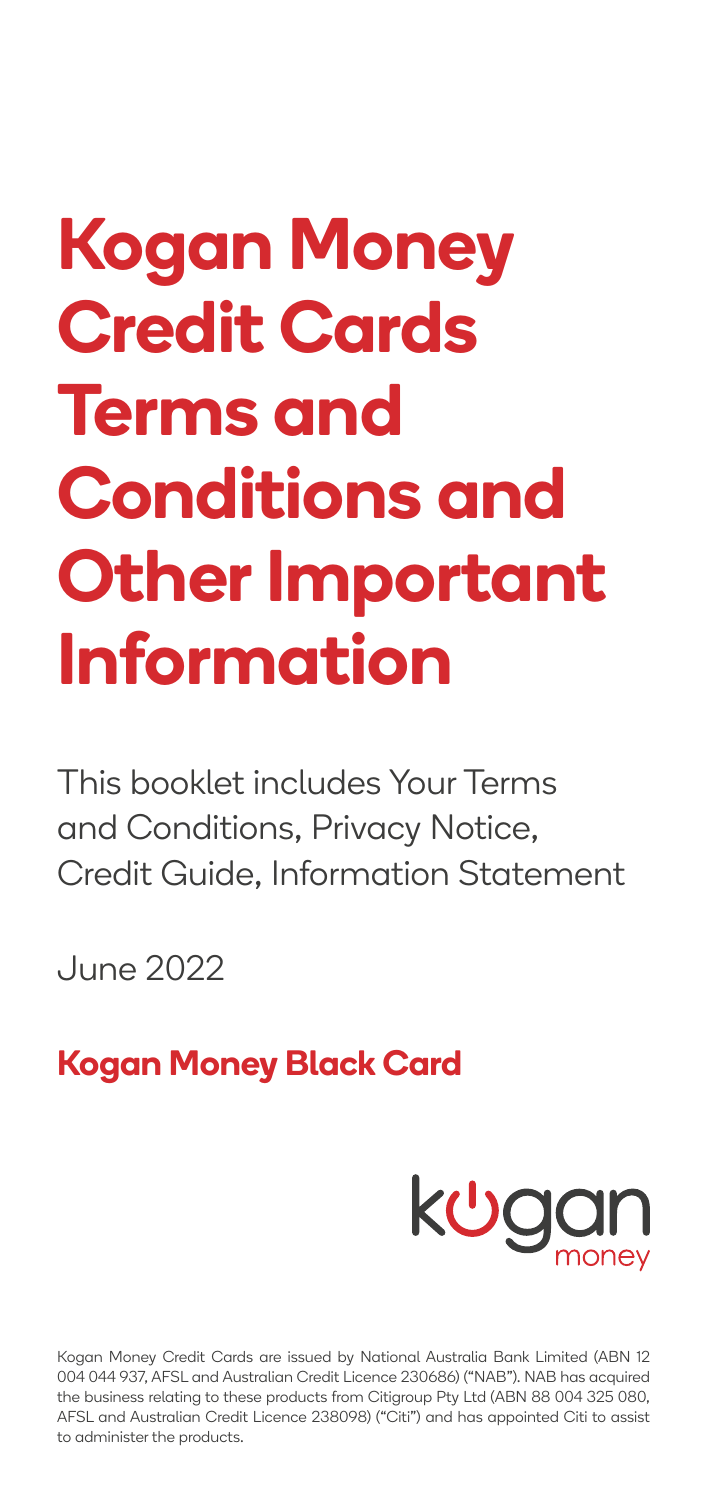This document is important. It sets out Our and Your rights and obligations regarding Your Account. Please keep it to refer to when You need it. It is important that You and anyone who will operate Your Account read and understand these Terms and Conditions.

Contact Us immediately if You suspect lost or stolen Cards, compromised Security Codes (including PINs), unauthorised or disputed transactions or any other security breach. Please see section 12 of Part A of this booklet for reporting requirements.

Contacting Us quickly stops You being liable for some types of transactions (see section 12) and means We may ask for a Chargeback of a transaction where that right exists (see section 10 for reporting requirements). The ability to dispute a transaction may be lost if it is not reported within the timeframes We specify or describe. Time limitations may not apply in circumstances where the ePayments Code applies.

If You are experiencing financial difficulty, please contact Us as soon as possible for further information.

Please contact Us if You have questions about these Terms and Conditions or Your Account.

#### **TABLE OF CONTENTS**

#### **PART A: [KOGAN MONEY CREDIT CARDS TERMS](#page-2-0)  [AND CONDITIONS](#page-2-0) 4**

| 1                                          | Getting started with Your contract                 | 4  |  |  |
|--------------------------------------------|----------------------------------------------------|----|--|--|
| 2                                          | Use of Cards and the Account                       | 5  |  |  |
| 3                                          | International transactions                         | 8  |  |  |
| 4                                          | Payments                                           | 8  |  |  |
| 5                                          | Special Promotions and Balance Transfers           | 9  |  |  |
| 6                                          | Statements and other notices                       | 14 |  |  |
| 7                                          | Default, suspension and closure                    | 16 |  |  |
| 8                                          | Interest charges                                   | 20 |  |  |
| 9                                          | Fees and other charges You must pay                | 21 |  |  |
| 10                                         | Solving problems                                   | 21 |  |  |
| 11                                         | Changes                                            | 22 |  |  |
| 12                                         | Security and liability for losses for unauthorised |    |  |  |
|                                            | electronic transactions                            | 23 |  |  |
| 13                                         | Things We aren't responsible for                   | 26 |  |  |
| 14                                         | Conditions for specific Payment Facilities         | 27 |  |  |
| 15                                         | <b>BPAY®</b>                                       | 28 |  |  |
| 16                                         | General matters                                    | 36 |  |  |
| 17                                         | Dictionary                                         | 38 |  |  |
| <b>PART B: PRIVACY</b><br>43               |                                                    |    |  |  |
| <b>PART C: CREDIT GUIDE</b><br>51          |                                                    |    |  |  |
| <b>PART D: INFORMATION STATEMENT</b><br>56 |                                                    |    |  |  |
| <b>CONTACT US</b><br>61                    |                                                    |    |  |  |

(Some words used in these Terms and Conditions have defined meanings and You can find them in the Dictionary – see section 17.)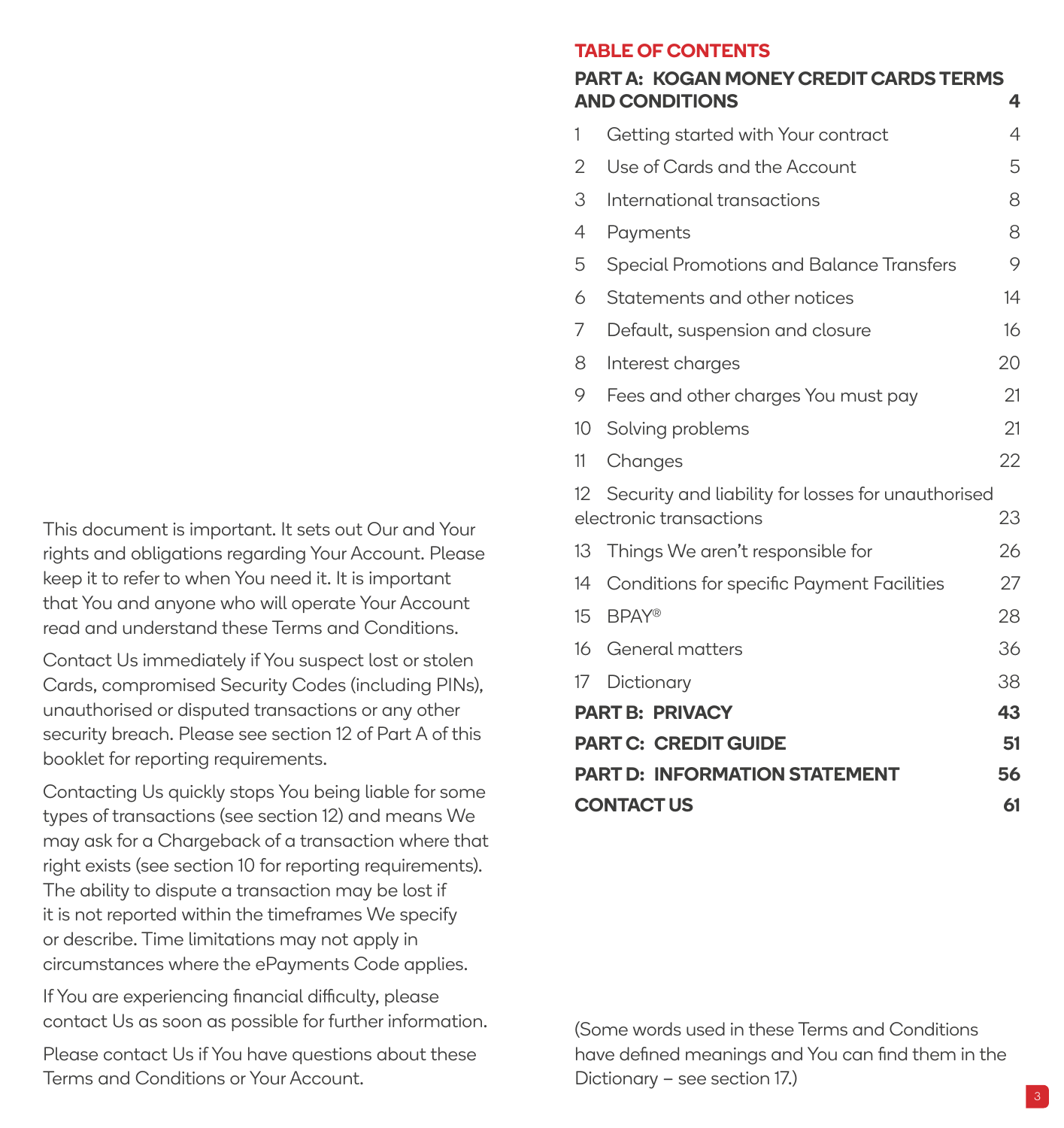# <span id="page-2-0"></span>**PART A: KOGAN MONEY CREDIT CARDS TERMS AND CONDITIONS**

## **1 Getting started with Your contract**

You agree to be bound by the terms of Your credit contract (including terms and conditions for the Rewards Program You are enrolled in for this Account) on first use or activation of Your Account or Your Card.

Any Special Promotion will not be activated until You first use Your Account or use or activate Your Card.

This document is one of several forming the precontractual statement. It does not contain all precontractual information We give You under the National Credit Code. Your credit contract is made up of:

- the pre-contractual statement document which includes the Financial Table setting out financial information;
- Part A (Kogan Money Credit Cards Terms and Conditions); and
- any other changes that You agree to (for example, a Special Promotion) or We notify to You (see section 11).

The Rewards Program is covered by a separate related contract between You and Us, and under its own separate terms and conditions. You and any Additional Cardholder(s) must open or hold a [Kogan.](http://Kogan.com) [com](http://Kogan.com) account and We can close, cancel or suspend Your card if You or any Additional Cardholder(s) cease to be a [Kogan.com](http://Kogan.com) account holder.

## **2 Use of Cards and the Account**

#### **Using the Account**

You can use Your Account in the following key ways:

| <b>Make</b><br>payments to | • Pay with retailers in store or online                                                                                                                                                   |  |
|----------------------------|-------------------------------------------------------------------------------------------------------------------------------------------------------------------------------------------|--|
| others                     | $\cdot$ Arrange for a Balance Transfer<br>• Pay bills through BPAY® using<br>Online Servicing.                                                                                            |  |
|                            | • Set up Recurring Card Instructions<br>(this is a regular payment You<br>authorise a merchant to charge<br>to Your Card by providing Your<br>Card number and details to the<br>merchant) |  |
| <b>Get cash</b>            | • Use a Card at an ATM                                                                                                                                                                    |  |
| Get                        | $\cdot$ Get information using Online                                                                                                                                                      |  |
| information                | Servicing                                                                                                                                                                                 |  |

Subject to these conditions You are responsible for all transactions on Your Account, and any losses We incur in connection with them.

## **Credit Limits and other limits**

You can use the Account up to the Credit Limit by drawing any Available Credit. We can reduce Your Credit Limit at any time and, if We do, We will notify You in writing.

Daily, weekly and other maximum limits may also apply to Cards or to the Account, either generally, or for particular types of transactions.

We may authorise transactions that exceed Your Available Credit Limit or Total Cash Limit, but We do not have to. You may request that transactions which would exceed Your Credit Limit be rejected, but please note that We are unable to reject certain transactions, for example because of Network rules or systems constraints (e.g. Recurring Card Instructions).

If You exceed Your Credit Limit for any reason any Overlimit Amount must be repaid immediately.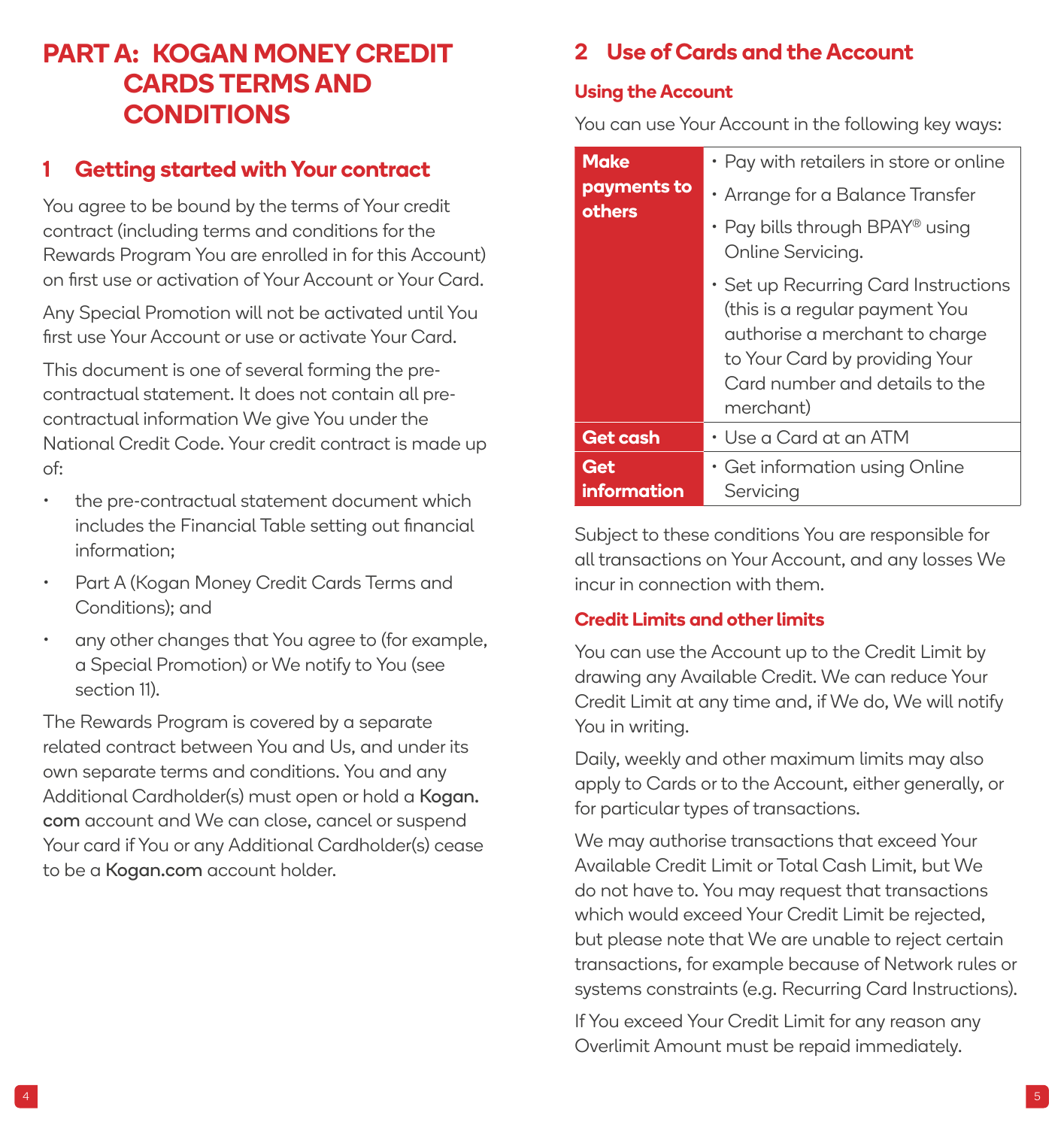One of these limits is a limit to the amount of Cash Advances You can draw. This is the Total Cash Limit and it is a proportion of Your overall Credit Limit. If it becomes fully drawn You need to reduce it before You can draw more cash (see section 4 about how payments are allocated and contact Us if You want to know how much You need to pay to do this).

You are entitled to reduce Your Credit Limit to any amount that equals, or exceeds, the minimum Credit Limit for Your product. To request a reduction in Your Credit Limit You can contact Us, including by making a request through Online Servicing. You will need to ensure Your Account balance does not exceed the requested Credit Limit before We can make the Credit Limit reduction. We will reject transactions until that happens where We can (however We are unable to reject some transactions e.g. because of Network rules or systems constraints), and We will tell You if there is anything else You need to do for Us to complete Your request.

## **Additional Cards**

You may ask Us to issue additional Cards. If We agree, We may give an Additional Cardholder:

- an additional Card and a separate PIN, and other Security Codes necessary to use other facilities like Online Servicing; and
- access to Your Account details and transaction history.

An Additional Cardholder can use the Account and Card in any way that You can, except that the Additional Cardholder cannot request or arrange a Balance Transfer, change the Credit Limit or other limits, or close the Account.

You are liable for any transactions, fees, charges, and any other use of the Card or Account, by an Additional Cardholder. You must make sure all Additional Cardholders comply with these conditions

#### **Limits on use**

Cardholders must not, or won't be able to, transact:

- at retailers or ATMs who choose not to accept Cards for that type of transaction;
- with a merchant in which the Cardholder has an ownership interest (unless it is publicly listed);
- with a Card after it expires, is suspended or cancelled or reported lost or stolen;
- for business purposes:
- for the purpose of gambling or in connection with unlawful activities; and
- to invest in shares or other financial products or for crypto currency related transactions.

We may decide not to process any transaction if We have reasonable grounds, including if We reasonably suspect a potential breach of these conditions or of any law. However, We cannot detect and prevent all fraud on Your Account.

A Card or Security Code must not be used by anyone except the Cardholder to whom it was allocated (and in the case of a Card, the Cardholder whose name and signature is on the Card).

#### **Altering or stopping a payment**

You can stop or alter payments You have made or authorised as follows:

| <b>Payment type</b>                | <b>Stop</b><br>or<br>alter? | <b>By contacting who</b><br>before the payment is<br>processed |
|------------------------------------|-----------------------------|----------------------------------------------------------------|
| Recurring Card<br>instructions     | Stop                        | Only by contacting the<br>merchant                             |
| Other<br>(BPAY®, Card<br>payments) | Nο                          | These cannot be<br>stopped or altered                          |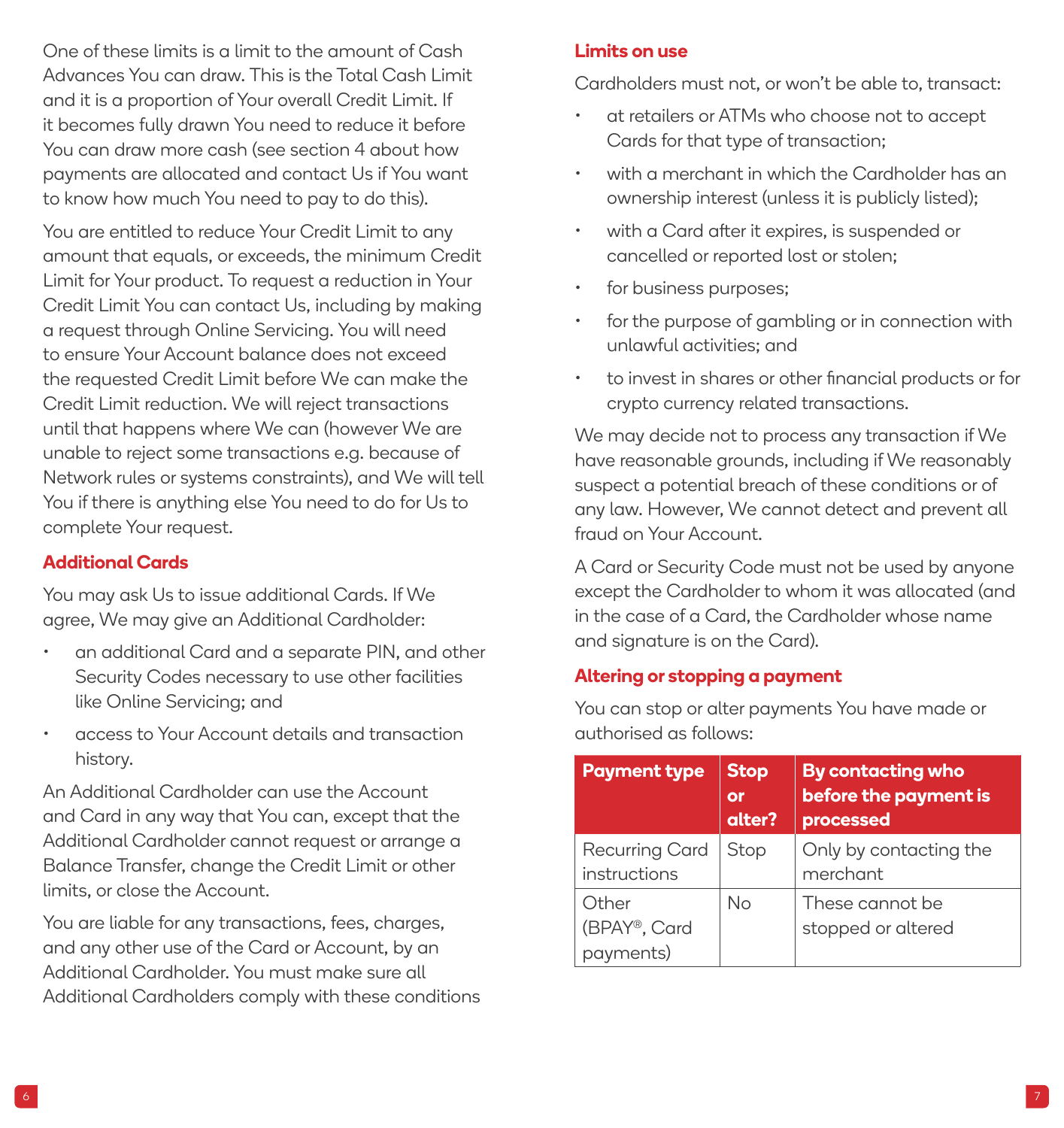## <span id="page-4-0"></span>**3 International transactions**

#### **Use outside Australia**

Making payments and the use of a Card, including Online Servicing, outside Australia is subject to Australian, USA, local and other applicable legal requirements. This means that making payments and using those facilities outside Australia may not be possible or You may be subject to limits (e.g. a maximum amount).

#### **Card transactions**

You will be charged in Australian dollars for purchases and Cash Advances made in other currencies. In some cases these transactions may be first converted to United States dollars and Your Account will be charged with the Australian dollar amount net of fees and charges.

Conversion rates are based on rates set by the relevant Card scheme in accordance with its rules.

We also charge an International Transaction fee, which is set out in more detail in Your Financial Table together with details of the interest rates and other fees and charges applicable to Your Account.

#### **Conversion differences**

Because of the various conversion processes and the rates used in them, the Australian dollar amount that We charge You will usually be different to the amount that You may have calculated at the time You initiated the transaction. Similarly, if You receive a refund of a foreign currency transaction, the Australian dollar amount of that refund might differ from the amount of the original transaction.

## **4 Payments**

#### **Paying the Account**

You must pay in Australian dollars the Minimum Payment Due by each Payment Due Date and any Overdue Amounts and Overlimit Amounts immediately. Your statement tells You how to pay Us. You must pay all amounts owing under this contract without setting off amounts You believe We owe You (except where You have a right of set off that You cannot legally agree to give up).

We credit payments as soon as reasonably practicable and that may be delayed if the payment is not clear funds, or if We receive it after 4pm AEST or on a non-Business Day. If We are not sure which of Your Accounts it is intended for We may choose to credit it to any of Your Accounts if that is the case.

#### **Application of payments**

We will apply payments firstly to any Monthly Instalments that are overdue, then any that are due in the current Statement Period and then We will apply payments first to the portion of the Closing Balance of Your most recent statement of account which attracts the highest interest rate and then to the portion which attracts the next highest interest rate and so on. Payments are then applied to balances that have not yet appeared on Your statement of account in a similar fashion.

By requesting a Fixed Payment Option, You request that We will first apply payments made during a Statement Period to the amount of any Monthly Instalment payment under a Fixed Payment Option which is due or overdue in the current Statement Period as described above. You may withdraw this request at any time. If You do so We may cancel the Fixed Payment Option in which case any outstanding balance of the Fixed Payment Option will revert to the applicable standard APR.

## **5 Special Promotions and Balance Transfers**

We may offer a Balance Transfer or a Special Promotion on any terms and conditions that We determine which, to the extent required, will operate as a variation to these conditions.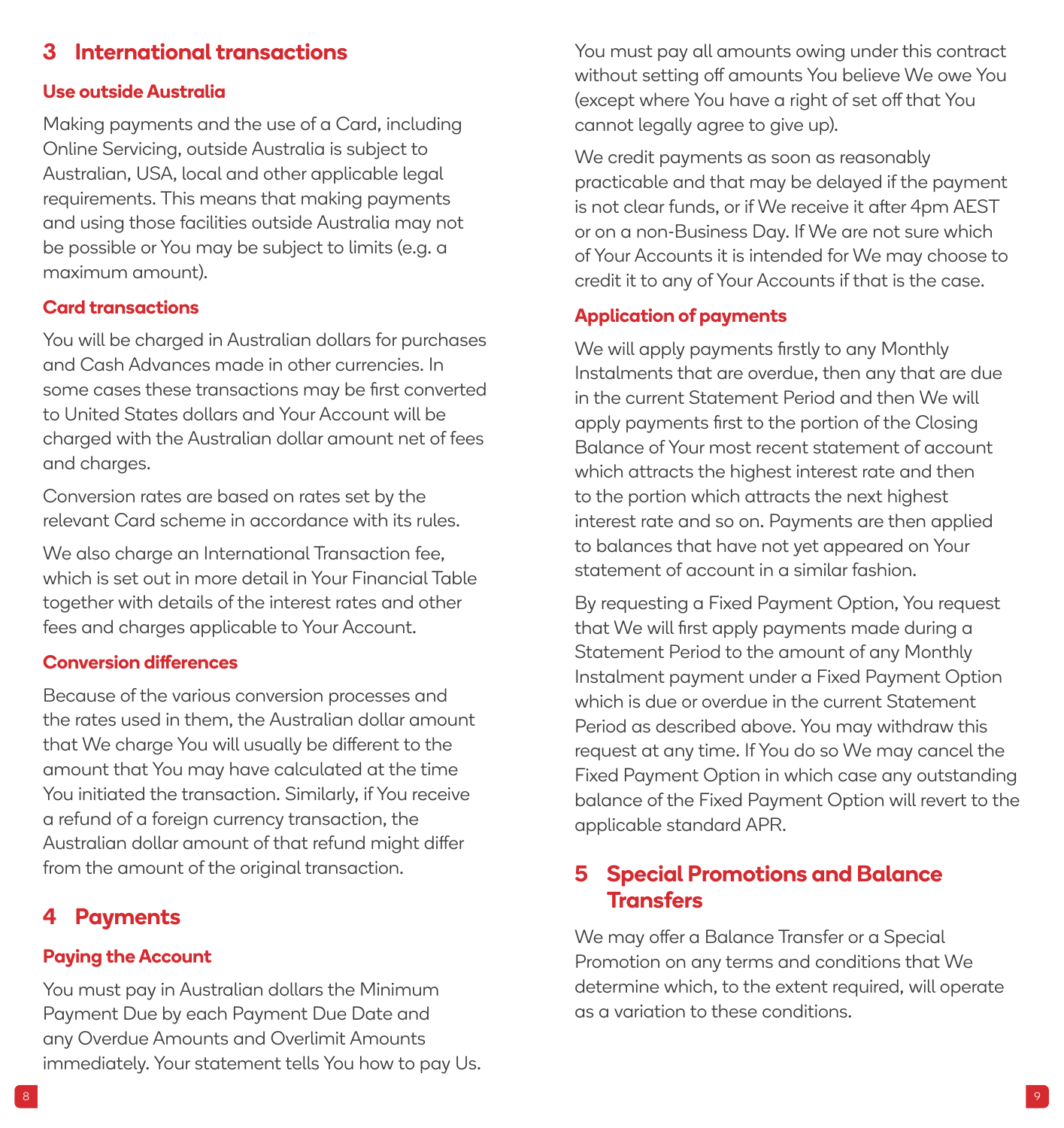## **Fixed Payment Option**

#### Introduction

- Your Fixed Payment Option (also called an FPO or Instalment Plan) is a plan under which a particular balance is paid off in instalments.
- You can make a new transaction or convert part of Your outstanding balance including a Retail Purchase or Cash Advance to be an FPO only where We agree to this as part of a Special Promotion. We may not agree to allow the whole of Your Available Credit to be applied to an FPO.
- A fee may apply for setting up the FPO (We may call this an FPO fee or other names). If this fee applies, it does not form part of Your FPO balance. Instead it will be shown on Your statement for the Cycle in which You set up Your FPO, and the whole fee will form part of the Minimum Payment Due on that statement.
- When You apply for, or agree to, the FPO You agree that You will be given details of and must agree to these changes:
	- the fee (if any) that will apply to set up an FPO;
	- the APR for the FPO ("FPO APR") (which is likely to be different to the APR that would have applied to the balance if it had not been converted to an FPO, and may be zero); and
	- the length of the term, which is the number of months in which You pay the instalments.
- We charge interest on the FPO from when the FPO is set up until it is cancelled or repaid in full, and it is generally charged to Your Account at the end of each Cycle.

#### How an FPO usually works

• During the Cycle in which the FPO is set up, You will be charged an initial interest charge on the Main FPO Balance calculated using the Daily FPO Rate and the Daily Calculation Method.

The initial interest charge becomes part of the Minimum Payment Due on the statement of account We send at the end of the Cycle.

- Each statement of account after that will show an instalment due in the next Cycle. There will be an instalment for each month of the term (e.g. 24 instalments for a 24-month term):
	- the instalments are calculated so that if each (approximately equal) instalment is paid on its Payment Due Date, the Main FPO Balance and any interest in relation to it will be reduced to zero on payment of the last instalment;
	- each instalment includes a principal component plus interest charged on the Main FPO Balance for the previous Cycle; and
	- that interest will be calculated by multiplying the Monthly Average Balance by the Monthly FPO Rate.

## Warning – having an FPO means Us applying payments in a different order

- You request, by applying for an FPO, that payments made to Your Account in a Cycle will be first applied to FPOs up to the amount of any initial interest charge or instalment or FPO fee or related interest due or overdue in that period. Any additional payments will be applied to the balance of Your Account in accordance with Your Kogan Money Credit Cards Terms and Conditions and Other Important Information.
- This may mean You are liable to pay a higher amount or rate of interest than You would otherwise be under the National Consumer Credit Protection Act 2009.
- You may cancel or change Your request in relation to the application of payments to Your FPO at a later time. However, if You do so, We will cancel Your FPO.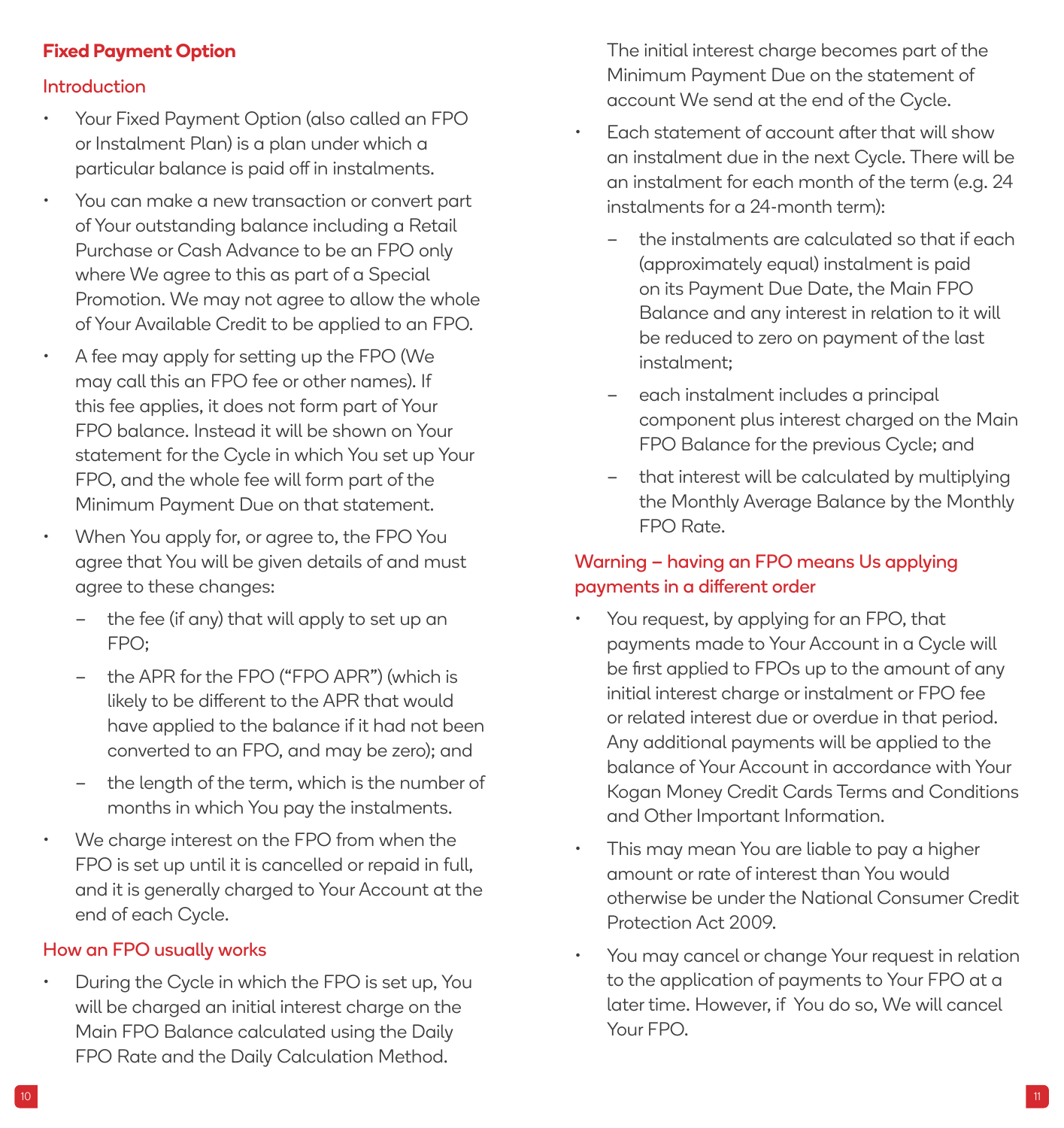## What happens if there are Extra Payments, an FPO is cancelled or payments aren't made on time?

#### Extra payments

- If You make a payment which exceeds the Minimum Payment Due plus any Overdue Amount:
	- the excess amount will be applied first to pay the balance of Your Account excluding any Main FPO Balance; and
	- any further excess will be applied to pay the Main FPO Balance(s) (which results in an Extra Payment); and
	- where there are multiple FPOs, unless You otherwise direct, We will apply Extra Payments to FPOs in the order of FPO APR (first to the FPO(s) with a higher APR), and if more than one has the same FPO APR first to the FPO that is set up earlier.
- When an Extra Payment is made in a Cycle that does not fully repay the FPO:
	- some of the interest in that Cycle may be charged on the day the Extra Payment is applied rather than at the end of the Cycle, and that interest will Drop Out of the FPO; and
	- future instalments will be recalculated in the usual way.

## If You don't pay on time

If, You fail to pay the Minimum Payment Due and any Overdue Amount by their Payment Due Date, We charge interest on any unpaid instalment, FPO fee or initial interest charge component (and any interest calculated on any of them, and any interest on that interest) from the day after the Payment Due Date. It will be calculated using the Daily Retail Rate and the Daily Calculation Method until they are repaid in full. We may also cancel the FPO.

## Ending an FPO Early

- If an FPO is cancelled or repaid in full Early, the interest on the Main FPO Balance in the Cycle where that happens is calculated using the Daily FPO Rate and the Daily Calculation Method up to the day before it is cancelled or repaid. The interest is charged on the day the FPO is cancelled or repaid, and will Drop Out of the FPO.
- If You or We cancel an FPO, starting that day any Main FPO Balance will revert to the underlying balance type and the APR and interest calculation that relates to it. For example, if the FPO would have been a Cash Advance, interest will be calculated at the APR for Cash Advances, from the day of cancellation. If the FPO would have been a Retail Purchase, interest will be calculated at the APR for Retail Purchases, from the day of cancellation.

#### General

- If You are eligible to earn Rewards Points, any Rewards Points will be earned prior to conversion to the FPO. The conversion itself will not earn Rewards Points unless We tell You otherwise.
- For any FPOs, this Section 5 takes precedence over any other terms and conditions where there is a conflict.
- In this Section 5:
	- Cycle means the period from one Cycle Date to the next Cycle Date.
	- Cycle Date is the day in each month which generally coincides with the day on which Your Statement Period is due to end. The Cycle Date remains the same in each month even if it falls on a non-business day. Where a corresponding day does not exist in a month (e.g. 31 September), the Cycle Date for that month will be the previous day (30 September).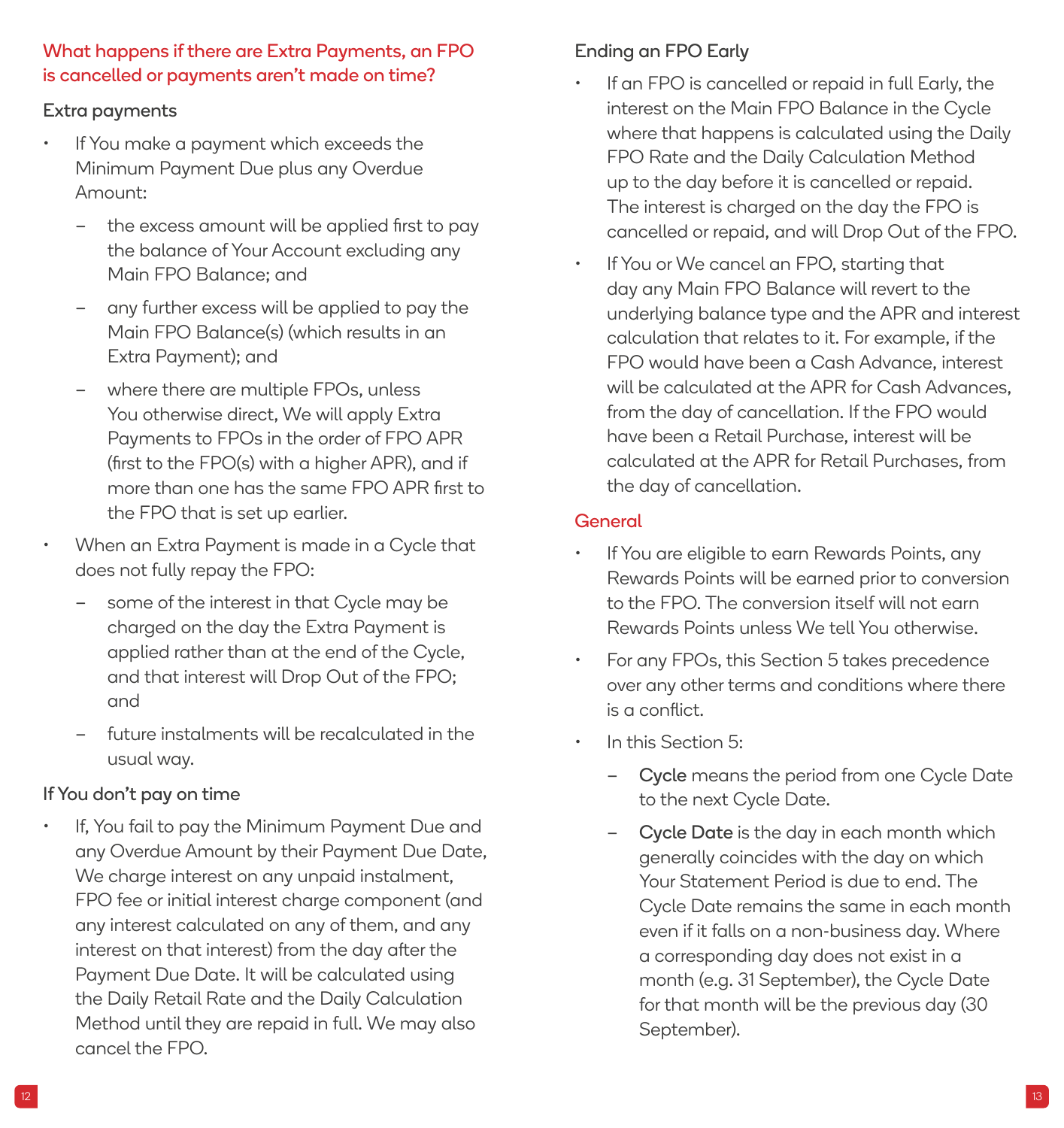- <span id="page-7-0"></span>– Daily Calculation Method means calculating interest by multiplying the applicable daily percentage rate by the daily unpaid balance of its balance type (including related fees and interests) for each day of the relevant period and then adding those amounts together.
- Daily FPO Rate means the FPO APR divided by 365.
- Daily Retail Rate means the APR applicable to Your Retail Purchase Balance divided by 365.
- Drop Out in relation to an FPO means an amount is added to the Retail Purchase Balance, is subject to the interest at the Daily Retail Rate (unless an interest free period applies) and no longer forms part of the Main FPO Balance.
- An FPO is cancelled or repaid in full Early if this happens in a Cycle before the one in which the final instalment amount would have been due.
- Extra Payment means an amount applied to an FPO during a Cycle that reduces the Main FPO Balance.
- Monthly FPO Rate means the FPO APR divided by 12.
- Monthly Average Balance means the average balance of the Main FPO Balance during a Cycle.
- Main FPO Balance means the remaining balance of the FPO on any day that is not included in an instalment or interest amount that is due or overdue in that Cycle.

## **6 Statements and other notices**

## **Statement of Account**

We will generally send or make a statement of account available to You each month unless the law does not require Us to, such as if You have

no outstanding balance on Your Account and no transactions have been posted to Your Account during the Statement Period. You may also request statements of account, and We will also send one whenever required by any applicable code.

You should check all entries on the statement of account when You receive it. If You think there was an error or possible unauthorised use of Your Account You must contact Us immediately or You may be liable for the error or any Unauthorised Transactions.

#### **Electronic information**

We will provide statements of account, notices and other communications (together "Communications") to You electronically (that is by email, SMS or other electronic means) or by making it available through Our information system (unless We are required to send You paper copies of these Communications).

If We make Our Communications available to You through Our information system We will send You an email, SMS or letter (in some cases) to let You know when it's available. This means We may no longer send Communications in paper form and You should check electronic Communications regularly for communications from Us.

Keeping Your email address and mobile phone number up to date is important in order to receive Communications from Us.

You may withdraw Your consent to receive Communications by electronic communication at any time by contacting Us. However, if You do, We may close Your Account (see section 7).

You may contact Us at any time to ask for statements of account and other notices that We are required to give You. You may ask for a paper copy of any of this information that We have previously provided to You within 7 years of the date of the original communication.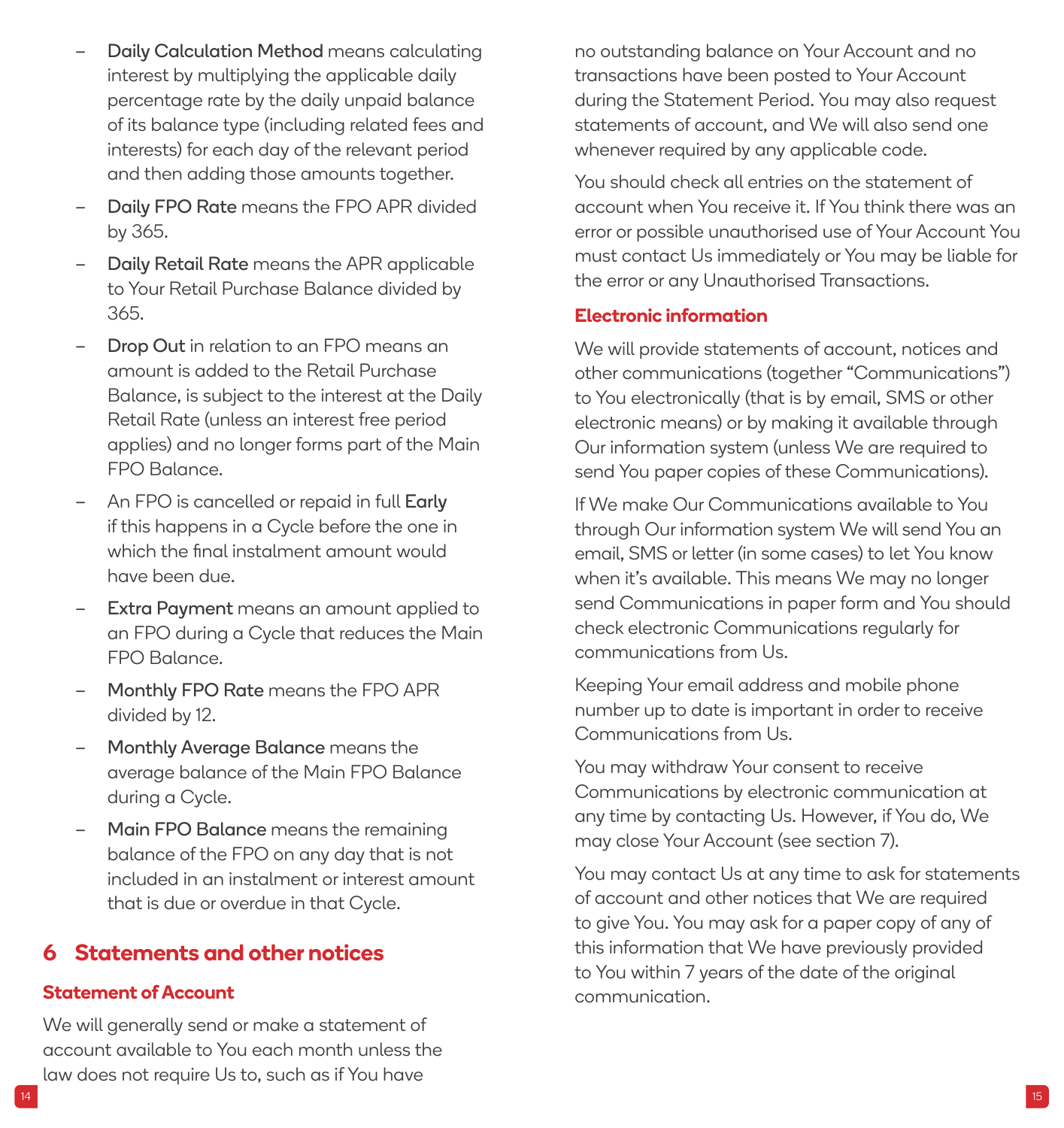## <span id="page-8-0"></span>**7 Default, suspension and closure**

Your Account will be in default:

- if You fail to pay an amount due by its due date; or
- if We reasonably believe that:
	- there has been fraud or misrepresentation in relation to the approval or operation of Your Account;
	- You have not complied with the law;
	- it becomes unlawful for You or Us to continue with this agreement: or
	- You or an Additional Cardholder have breached any of these conditions (including because You use the Account for a purpose not approved by Us).

## **Consequences of default**

If Your Account is in default We may take some or all of the following actions:

- close, cancel or suspend Your Account or any Card or refuse to authorise any transaction;
- give notice of cancellation, suspension or refusal to any merchant;
- require You to pay all or part of the outstanding balance of Your Account;
- combine Your Account with any or all of Your other Account(s) with Us, including combining Your Account with a secured credit facility that You hold with Us (the consequence is that one balance remains and if that is a debit balance, You will remain liable to Us for that amount); and
- set off balances or parts of balances in Your Account against money that We owe You such as deposits that We hold (the consequence is that amounts that We owe to each other are reduced by the same amount).

In most circumstances, We will first give You notice stating that Your Account is in default and specify

how and when You must remedy the default. If You do not remedy the default before expiry of the specified time, or if there is a default that cannot be corrected, then We may take appropriate action depending on the seriousness of the default. However, if the law allows Us to take action without notice then We can do so.

If We do not give You advance notice, We will advise You of the action We have taken as soon as possible.

## **When You can cancel any Payment Facility, close Your Account and terminate Your credit contract**

You may close Your Account or cancel any Payment Facility by contacting Us. If You do this We will take reasonable steps to promptly stop future transactions on the Account or Payment Facility, however please note We are unable to reject some transactions, such as Recurring Card Instructions. You can contact Us to request an Account closure through Online Servicing.

We will process the request to close Your Account as soon as is practicable, once the balance of Your Account is zero.

If You wish to close Your Account and terminate Your credit contract You are required to pay the outstanding balance of Your Account after the last transaction You, or any Additional Cardholder, authorised is charged to Your Account including all interest charges, fees, charges and expenses; and cancel all Recurring Card Instructions with merchants.

We will tell You if there is anything else You need to do for Us to complete Your request.

You remain responsible for all amounts withdrawn from Your credit Account. You must notify merchants accordingly to change Your Recurring Card Instruction details. We assume no responsibility for return fees and charges.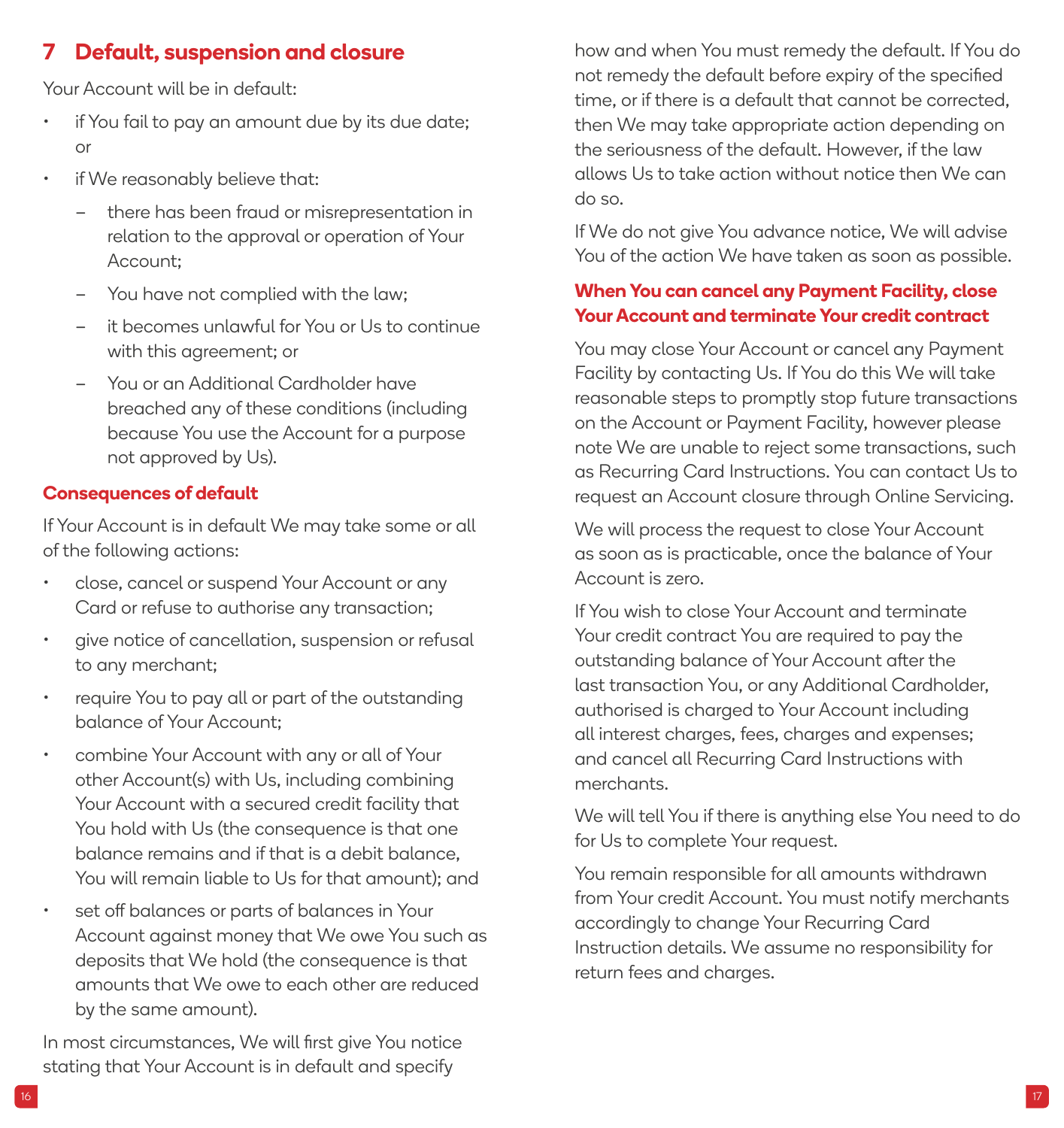## **When We can close, cancel or suspend Your Account or any Payment Facility**

We may, acting reasonably, close Your Account at any time with 30 days prior notice. We may also close Your Account at any time with 30 days prior notice, if:

- You cease to be a [Kogan.com](http://Kogan.com) account holder: or
- You withdraw Your consent to receive communications electronically or do not keep Your email address and mobile phone number up to date.

We may also close, cancel or suspend Your Account or any Payment Facility at any time where:

- Your Account has not been used or has a credit balance for a prolonged period;
- We do not have all the identification information We need;
- We reasonably believe that by allowing the Account to remain open it may materially detriment Our reputation;
- We reasonably believe that by allowing the Account or Payment Facility to remain open, it may cause You or Us loss, or to breach any law or code of conduct or any terms of this loan contract; or
- a Card, Security Code, Identifier or a process intended to prevent Unauthorised Transactions has been compromised.

We may also suspend or close Your Account as described in section 7 above.

Where We close, cancel or suspend Your Account because Your Account (where relevant) is in default because of overdue payments, or has a credit balance for a prolonged period, We will usually give You notice before We do so.

We may also suspend Your Account without notice if We do not have all the identification documentation We need.

We may not always give notice before We take the action. For example, We may at any time suspend Your right to participate in the BPAY® Scheme and will do so without notice if We suspect You or an Additional Cardholder of being fraudulent. BPAY® payments for which instructions have been given and which are scheduled to be made while Your right to participate in the BPAY® Scheme is suspended will not be processed by Us.

If We do not give You notice before We take the action, We will notify You as soon as possible afterwards.

If We close Your Account, Your credit contract will end when the balance of the Account is zero.

#### **Consequences of closing or suspending an Account**

If Your Account:

- has a credit balance and We have closed Your Account, any credit balance at the date of closure which is less than Our reasonable costs of closing Your Account (currently \$5) will not be returned to You. If the balance of Your Account is more than Our reasonable costs of closing Your Account (currently \$5) in cleared funds at the date of closure, We will return the Account balance to You; and
- if it has a debit balance and has been closed or suspended, You must continue to pay Us amounts due until You pay the full outstanding balance, including any further transactions that You are liable for. Interest, fees, charges and expenses will accrue until that time.

Closure, cancellation or suspension of Your Account or any Card does not affect any obligations that arose before or after the closure, cancellation or suspension.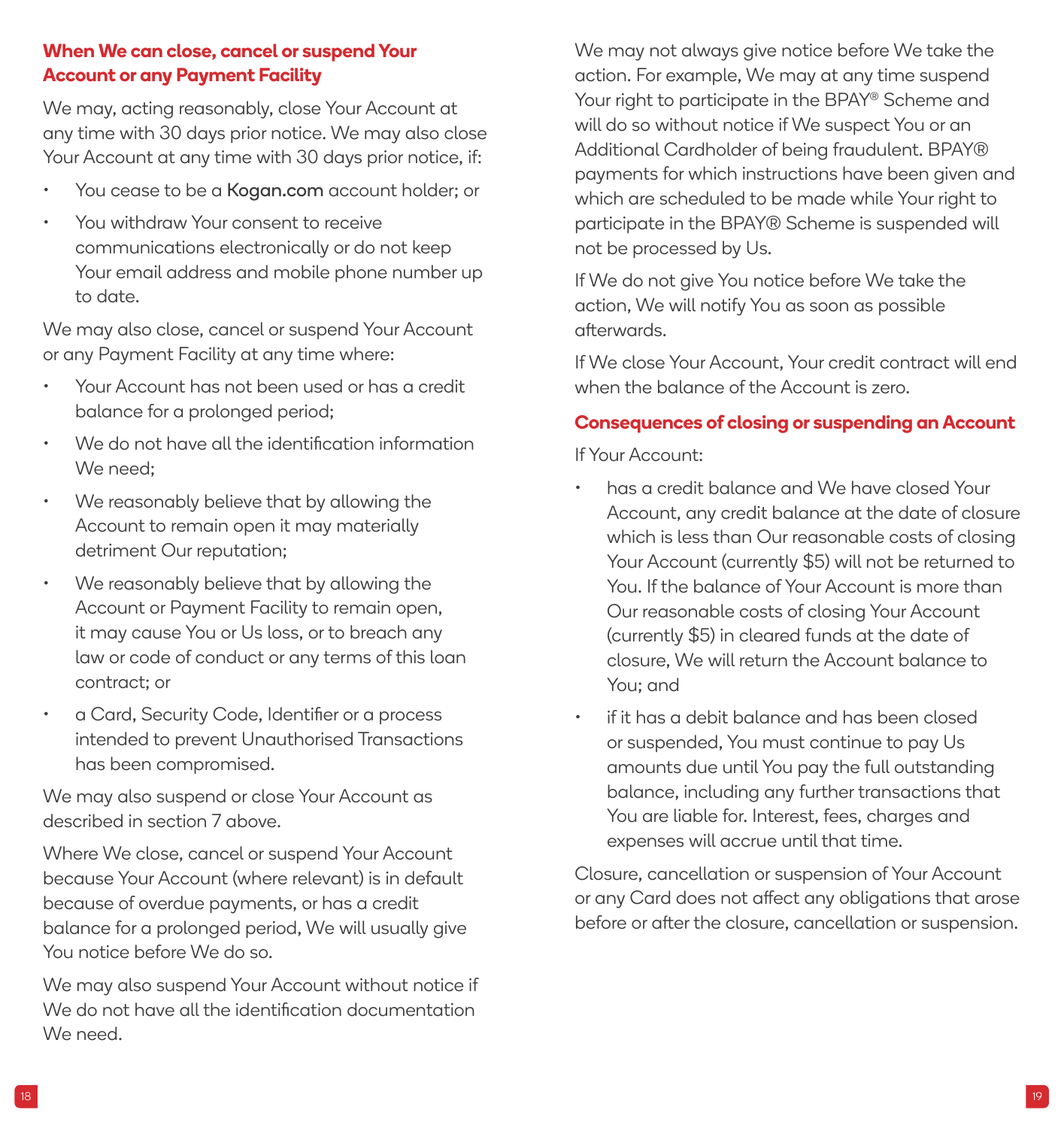## <span id="page-10-0"></span>**8 Interest charges**

Except to the extent that an interest free period applies, You must pay interest on everything charged to Your Account. Interest is charged monthly at the end of each Statement Period.

We calculate interest for each balance type at its applicable APR for each Statement Period.

The APR that applies to each balance type (e.g. a Balance Transfer) also applies to related fees and interest, except for fees for Fixed Payment Options, which form part of the Retail Purchase Balance, and are subject to the APR for that balance type. The Retail APR applies to Retail Purchase Balance. To calculate that interest, We multiply the applicable daily percentage rate by the daily unpaid balance of its balance type (including related fees and interest) for each day of that Statement Period, and then add those amounts together. The daily percentage rate is the applicable APR divided by 365.

Information on any APR is available on request.

#### **Interest free period**

An interest free period may apply to the Retail Purchase Balance.

An interest free period starts on the day Your Account opens.

Once an interest free period starts, it continues until You fail to pay by a Payment Due Date the Closing Balance from the last statement of account (excluding any Fixed Payment Option balance which isn't due for payment by that Payment Due Date). The daily interest calculation will commence the day after that Payment Due Date.

Another interest free period will commence when You pay the Closing Balance from a statement of account by the Payment Due Date on that statement (excluding any Fixed Payment Option balance which isn't due for payment by that Payment Due Date). The next interest free period starts on the day You pay that Closing Balance.

## **9 Fees and other charges You must pay**

Subject to any law that limits Our right to do so, We will charge Your Account with:

- fees and charges applicable to Your Account;
- government taxes, duties or charges that relate to Your Account or its operation;
- any amount (or the Australian dollar equivalent) that any other person charges in connection with Your use of the Account, such as ATM access fees; and
- any expenses We reasonably incur enforcing these conditions against You.

Information on current fees and charges is available on request.

## **10 Solving problems**

#### **Refunds**

We will give You a refund:

- as set out in these conditions; or
- when a dispute is resolved in Your favour; or
- if We receive a refund (or some other refund verification acceptable to Us) from a merchant.

Refunds will reduce Your Account balance but do not count towards Your next monthly repayment obligations.

#### **Error/dispute resolution**

You or an Additional Cardholder must tell Us promptly if You, he or she has a complaint or believes that an error has occurred on the Account. A complaint can be lodged using Online Servicing or writing to Us at the address on the back cover of these conditions.

We will investigate Your complaint and try to resolve it quickly and fairly. If You are not satisfied with the result of Your complaint, You can escalate Your complaint to Our Customer Relationship Unit or You can raise Your complaint with the Australian Financial Complaints Authority (AFCA) at: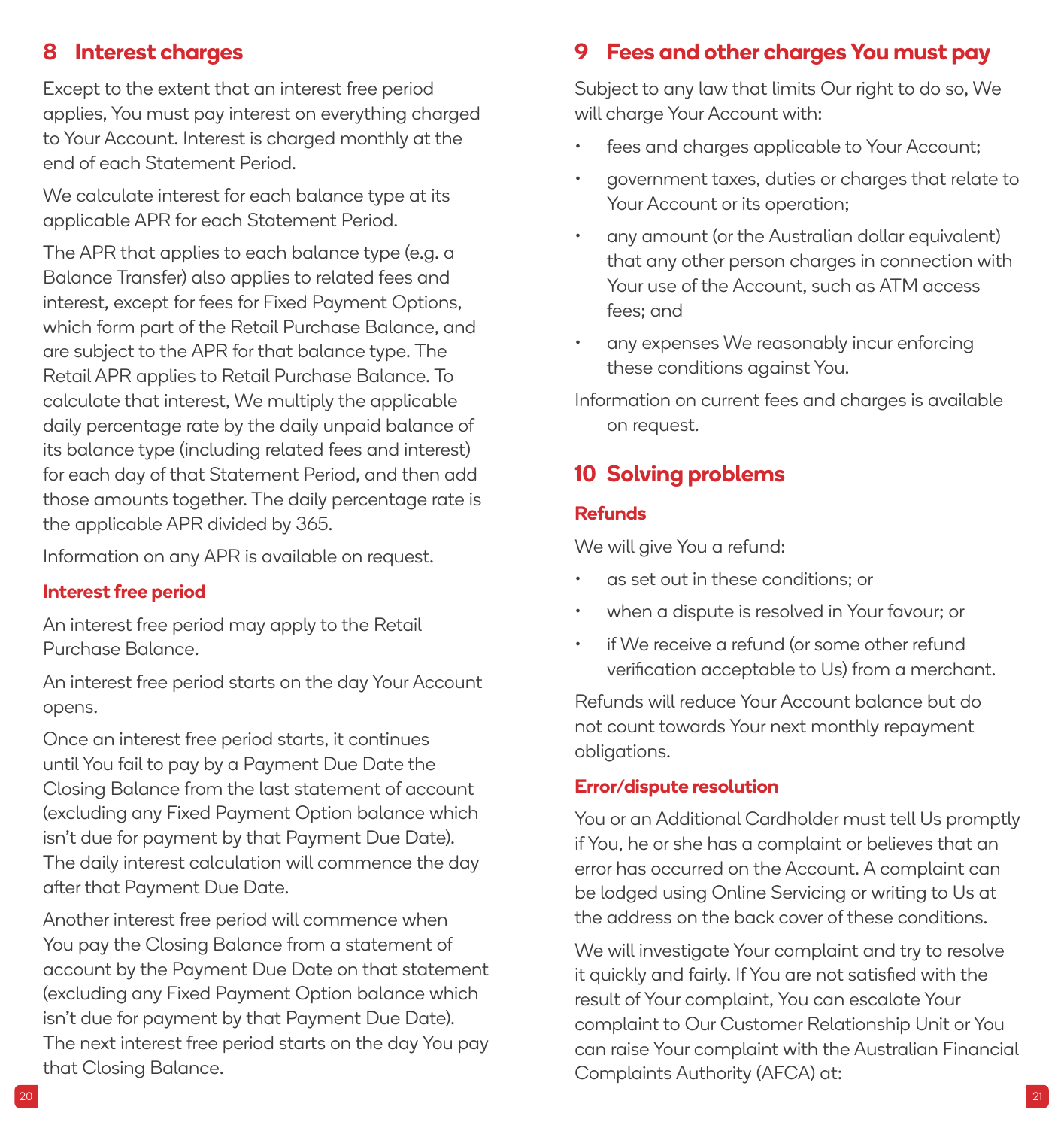<span id="page-11-0"></span>GPO Box 3, Melbourne VIC 3001 Phone: 1800 931 678 (free call) Email: [info@afca.org.au](mailto:INFO%40AFCA.ORG.AU?subject=)  Website: [www.afca.org.au](http://WWW.AFCA.ORG.AU)

You should first consider referring any complaints about a transaction amount to the merchant or institution concerned.

#### **Chargebacks**

If You have a problem with goods or services and the relevant transaction was processed through a Network You may have rights under the applicable Network rules to Chargeback the transaction. We will pursue the Chargeback on Your behalf and the result will be governed by the Network's Chargeback rules. You must:

- first attempt to resolve the issue with the merchant;
- otherwise notify Us of the problem immediately; and
- comply with any reasonable request We make for further information in any form (including providing Us with a statutory declaration).

If You delay notifying Us of the dispute it may affect Our ability to pursue the Chargeback on Your behalf. Please note that if a Cardholder uses Your Account to make a BPAY® payment, You cannot claim a Chargeback. BPAY® only allows refunds of mistaken, unauthorised or fraudulent payments.

Except as otherwise set out by law We are not otherwise responsible for any disputes between You and a merchant.

## **11 Changes**

We may change the terms and conditions applicable to Your Account, including changing any condition, APR and fees and charges.

A change binds You and any Additional Cardholder.

We may tell You about a change by writing to You at Your last known address (including electronically), by advertisement in a newspaper or in other ways allowed by applicable laws or industry codes.

Generally, the following notice periods apply:

| As soon as reasonably<br>possible which may<br>be after the change is | Reducing Your obligations<br>(e.g. fees) or extending the<br>time for payment |
|-----------------------------------------------------------------------|-------------------------------------------------------------------------------|
| made                                                                  | Reducing Your Credit Limit                                                    |
| At least same day<br>notice                                           | Increasing an APR                                                             |
| No notice if the                                                      | Changes to government                                                         |
| government publishes                                                  | charges                                                                       |
| the change                                                            |                                                                               |
| At least 30 days                                                      | Any other change                                                              |
|                                                                       | We make other than                                                            |
|                                                                       | those changes that We                                                         |
|                                                                       | expressly agree with You                                                      |

We will comply with any notice requirements in any applicable laws and codes (such as the Banking Code of Practice and ePayments Code).

## **12 Security and liability for losses for unauthorised electronic transactions**

#### **Reliance on Your instructions**

We are entitled to presume (unless contrary to the ePayments Code or these conditions), that the Cardholder has given any instructions identified by the Cardholder's Identifier (including Card number) and Security Code, and that they are valid and binding on You.

## **You must take care of PINs and other Security Codes**

Security Codes allow access to Your Account and Cardholders can change them within limits We set. The security of Card(s) and Security Code(s) is very important. If Cardholders fail to observe these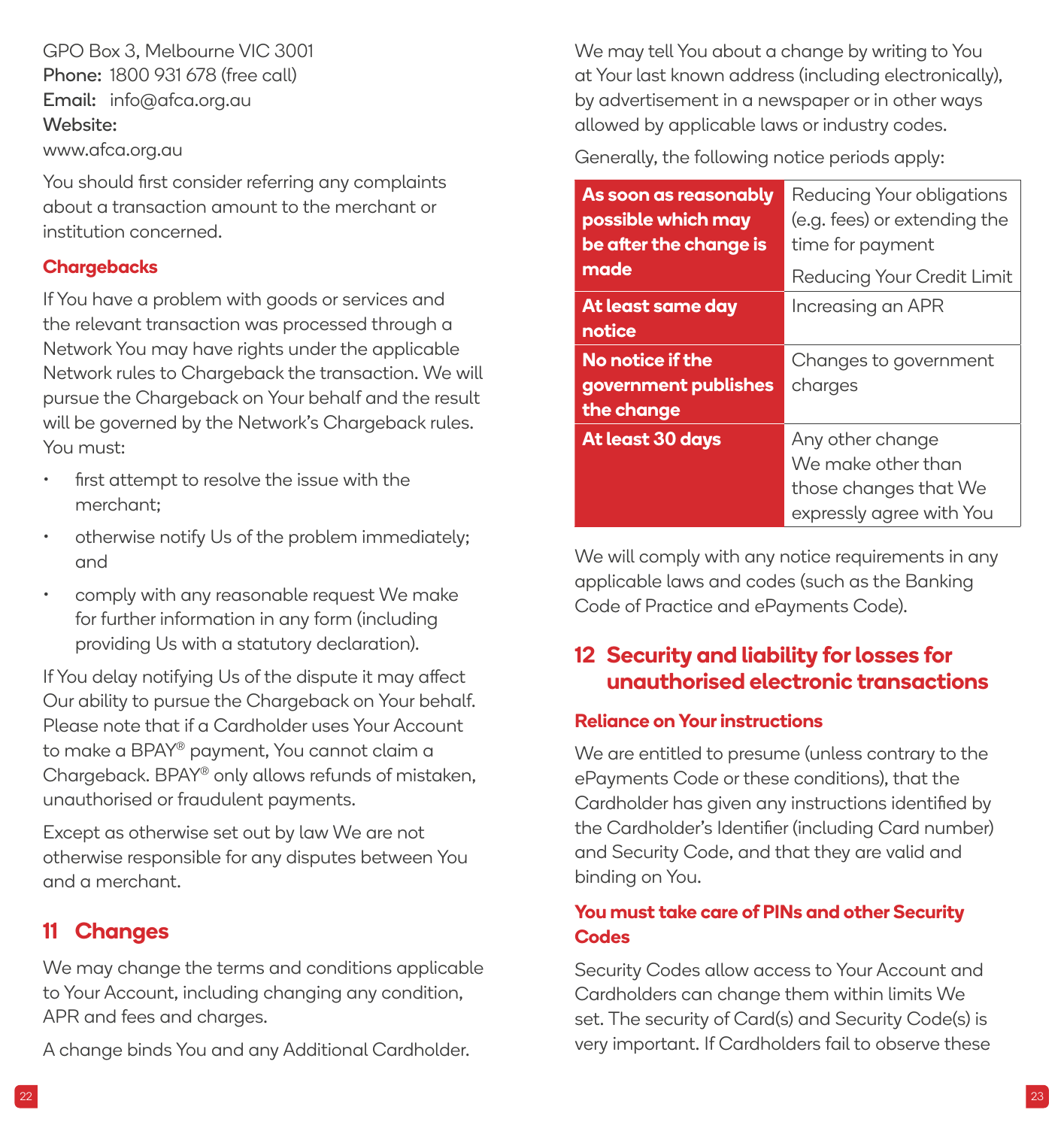security requirements You may incur liability for any Unauthorised Transaction.

Cardholders MUST:

- sign the strip on the reverse side of the Card immediately upon receiving it;
- keep their Security Code secret;
- not let anyone else use their Card and/or Security Code or Identifier and Security Code;
- use care to prevent anyone else seeing their Security Code (including when using an ATM or EFTPOS terminal) or overhearing their Security Code<sup>·</sup>
- take reasonable steps to protect a Card or Security Code from loss or theft; and
- immediately destroy any expired or cancelled Card by cutting it diagonally in half.

Cardholders MUST NOT choose a Security Code which is clearly identifiable with You (e.g. birth date or phone number) or which has an easily retrievable combination (e.g. 1234, BBBB).

## **You need to notify Us of security breaches (including Unauthorised Transactions)**

You must immediately notify Us and provide all required information where any of the following security breaches has or is suspected to have occurred:

- a Card or Security Code is lost, stolen or disclosed to someone else; or
- Your Card, Identifier or Security Code has been used to effect an Unauthorised Transaction or has otherwise been misused.

We will then cancel the relevant Card and/or Security Code and may cancel the Identifier. After cancellation, they must not be used again even if they are subsequently retrieved.

## **When are You liable for electronic Unauthorised Transactions?**

We apply the ePayments Code to determine when You are liable for losses from an Unauthorised Transaction that is authorised without a physical signature. Some examples of where You are liable, not liable, and partially liable are set out below (the ePayments Code sets out more details).

YOU ARE NOT LIABLE for losses from an Unauthorised Transaction:

- using Cards, Identifiers or Security Codes that are forged, faulty, expired or cancelled or a Card or Security Code before the Cardholder received it;
- occurring after the underlying security breach was notified to Us;
- where it is clear no Cardholder contributed to it (e.g. if it was caused by misconduct by Us or others involved in the relevant networking arrangements); or
- that exceeds the Credit Limit or any applicable transaction limit.

This section does not apply to any transaction carried out by You or an Additional Cardholder or by anyone performing a transaction with Your or an Additional Cardholder's knowledge and/or consent (as applicable).

YOU ARE LIABLE for losses occurring up to notification of the security breach if a Cardholder has contributed to a loss by:

- compromising secrecy of a Security Code (e.g. by voluntarily disclosing it, or indicating it on the Card or on anything carried or kept with the Card or an Identifier unless You make a reasonable attempt to protect the security of the Security Code; or
- unreasonably delaying notification of a security breach.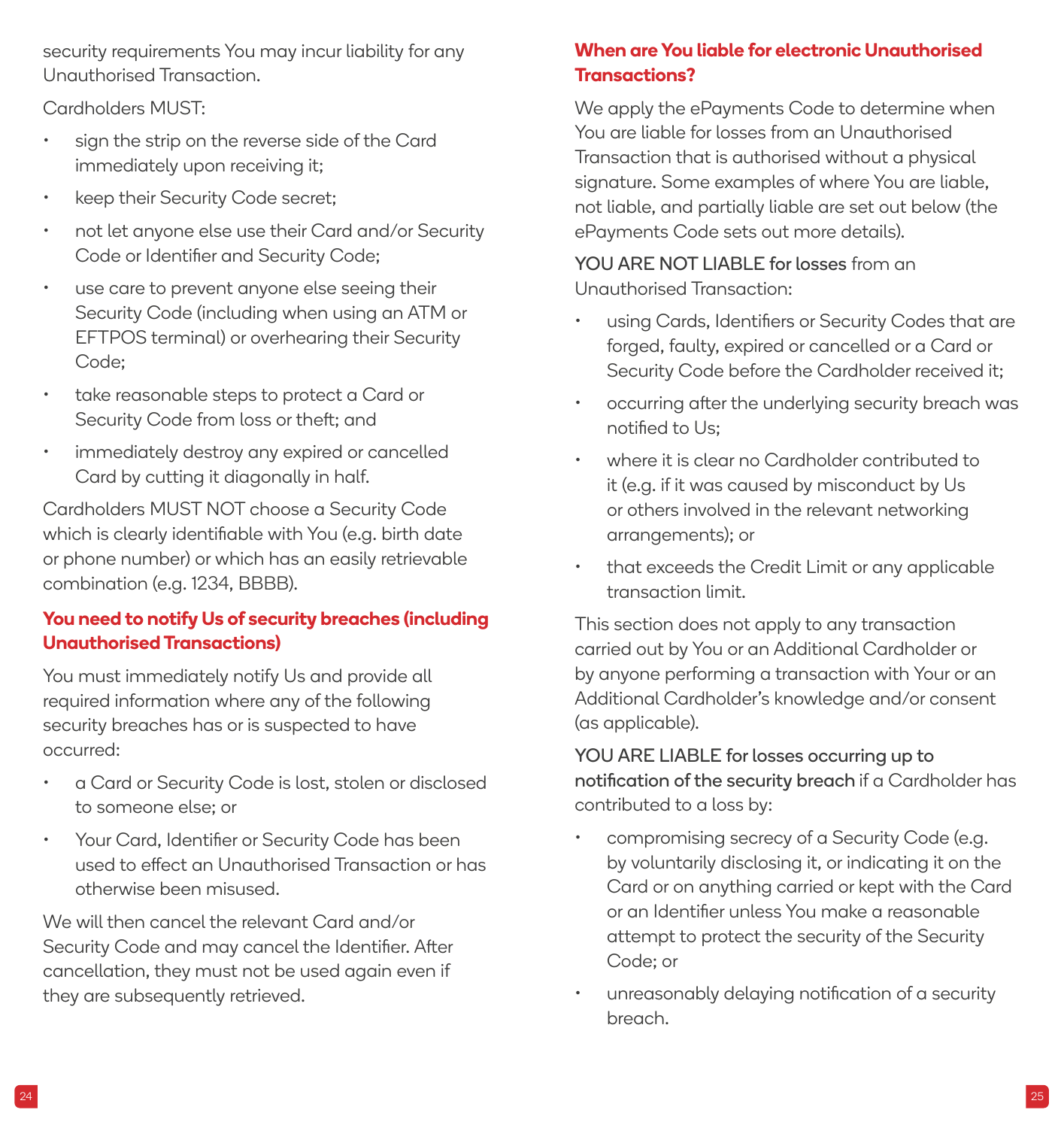#### <span id="page-13-0"></span>YOU ARE PARTIALLY LIABLE where a:

Security Code is required to perform the Unauthorised Transaction and it is unclear whether a Cardholder has contributed to a loss. In this case for the period commencing from the time the Card, Identifier or Security Code was misused, lost or stolen, until the time a Cardholder notifies Us, You could be liable for the lesser of AU\$150, the actual amount lost, or the available funds in the Account at the time of the Unauthorised Transaction.

## **13 Things We aren't responsible for**

#### **We usually aren't liable in these circumstances**

Unless these conditions or the law says otherwise, We will not be responsible to You for any loss incurred by You in any of the following situations:

- any problems with goods or services provided (or not provided) by a retailer/merchant. However We may be able to access a Chargeback in the event of issues (see section 10);
- where We cancel, suspend or close the Account or a Payment Facility or otherwise decide not to provide further credit, or refuse to authorise or make a payment in accordance with these conditions;
- Our Online Servicing is not available from overseas or at a particular time. These services are intended to be reasonably available, but will not be available 24/7, including where there are outages (e.g. power or systems) and where We require this (e.g. because of security or maintenance, or where We are not allowed to process a transaction);
- You have not provided Us with complete and correct payment information; or
- circumstances beyond Our reasonable control prevent or result in errors or delays to a funds transfer or payment.

#### **Some circumstances where We are liable**

Regardless of the above, We have minimum requirements imposed on Us by laws like the Competition and Consumer Act 2010 (Cth). For example, these may imply warranties into a contract to protect You, such as a promise that the services are fit for their intended purposes. These laws may allow Us to exclude liability if You acquire services as part of a business. To the extent permitted by law, We exclude liability under implied statutory conditions and warranties, or limit Our liability under such warranties and conditions to supplying the services again or paying the cost of that resupply.

In addition, We are liable for Your loss if any electronic terminal (such as ATM and EFTPOS terminal) or the relevant electronic Network does not complete a transaction that it accepts in accordance with Your instructions. Our liability is limited to the correction of errors and refunding charges or fees imposed if the failure or malfunction is caused by a Cardholder's act or omission, or if the Cardholder should have been aware that the relevant electronic terminal or Network was unavailable or malfunctioning.

If Online Servicing should ever be temporarily unavailable, We will reimburse any loss arising between the time You or an Additional Cardholder (as applicable) attempted notification of a Notifiable Event and the actual time of notification, provided You or an Additional Cardholder subsequently gave such notice at the first reasonable opportunity.

## **14 Conditions for specific Payment Facilities**

#### **Recurring or periodic payments**

When You give a merchant a Recurring Card Instruction to debit amounts to Your Card, You authorise Us to pay any such amounts and charge them to Your Account.

We use reasonable endeavours to debit Your Account on the days nominated by You for periodic payments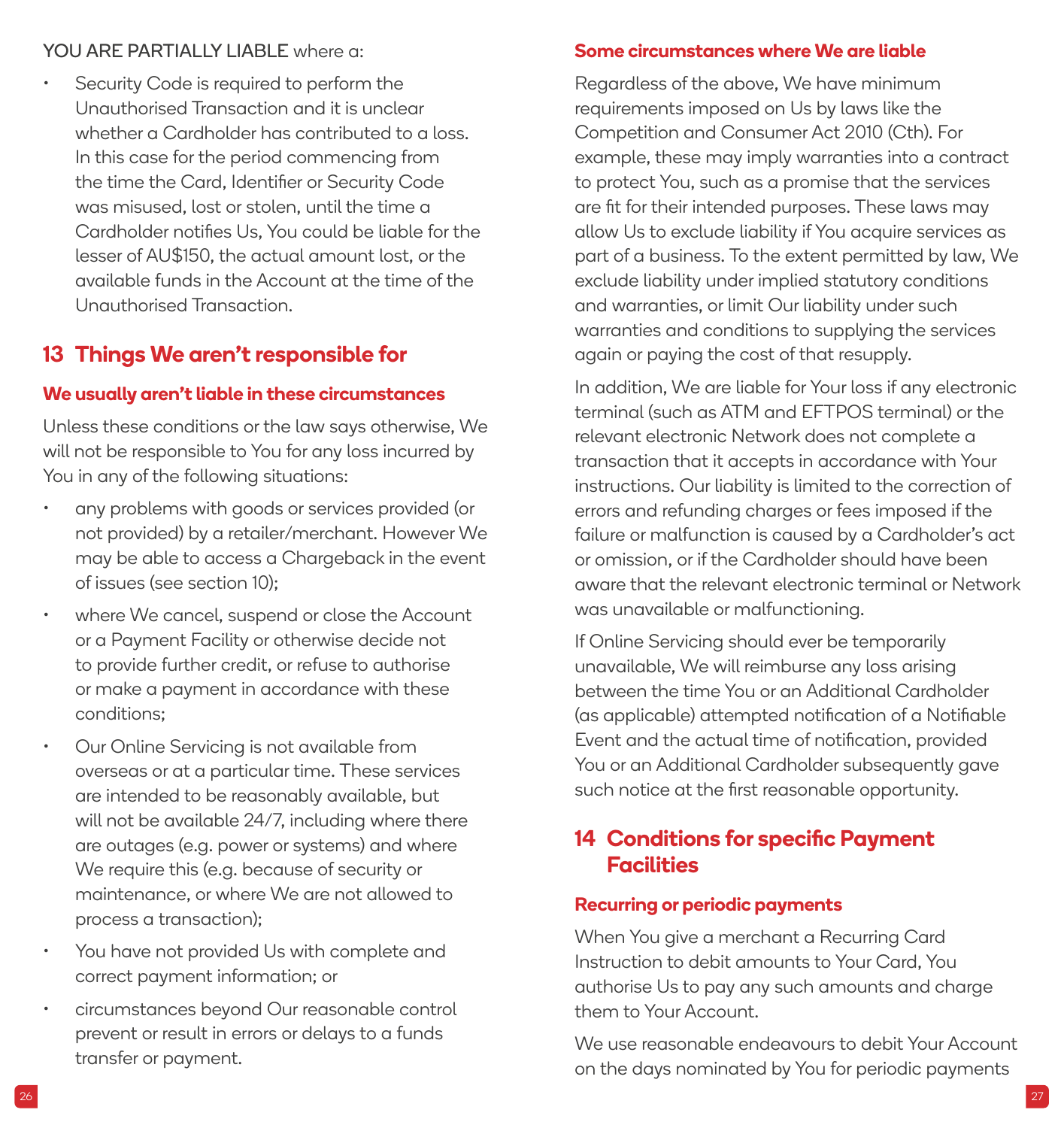<span id="page-14-0"></span>but may not always do so. If the day on which Your Account is to be debited is not a Business Day, or if We or another payment system participant cannot process a payment on that day, the debit will usually be made on the next Business Day.

If You have set up Recurring Card Instructions:

- You need to contact the merchant to cancel or change them – We usually cannot do this;
- if a Card is re-issued with a new Card number or expiry date, You must contact the merchant to cancel or change the details of each Recurring Card Instruction. We may choose to cancel the Recurring Card Instruction or (unless You tell Us not to) provide Your replacement Card details to update it.

You should tell Us if unauthorised Recurring Card Instructions are charged to the Account.

## **Online Servicing**

We will provide You and Additional Cardholders with Security Codes to enable You to use Online Servicing.

Cardholders will also need to enter the Identifier/Card number and any other codes We require. You can't transfer funds from Your Account to another account, however You can make BPAY® payments – see section 15.

## **15 BPAY®**

## **Application**

We are a member of the BPAY® Scheme which is an electronic payments scheme through which You and an Additional Cardholder can ask Us (using Online Servicing) to make payment on Your behalf to Billers who accept BPAY® payments. We will notify You if We cease to be a member of the BPAY® Scheme.

## **Payments**

We will not accept an order to stop a BPAY® payment once You have instructed Us to make that BPAY® payment.

You or an Additional Cardholder should notify Us immediately if You become aware that You may have made a mistake (except when You make an underpayment) when instructing Us to make a BPAY® payment, or if You did not authorise a BPAY® payment that has been made from Your Account. Sub-sections titled "Mistaken Payments, Unauthorised Transactions and Fraud", "Mistaken Payments" and "Unauthorised Payments" describe when and how We will arrange for such a BPAY® payment (other than in relation to an underpayment) to be refunded to You.

Subject to the sub-section titled "Payment Queries", Billers who participate in the BPAY® Scheme have agreed that a BPAY® payment You or an Additional Cardholder make will be treated as received by the Biller to whom it is directed:

- on the date You make that BPAY® payment, if You or an Additional Cardholder tell Us to make the BPAY® payment before 4pm (AEST) on a Business Day;
- on the next Business Day, if You or an Additional Cardholder tell Us to make a BPAY® payment after 4pm (AEST) on a Business Day, or on a non Business Day; or
- if available on the day You or an Additional Cardholder have nominated for a scheduled payment to take place or where this day is not a Business Day on the next Business Day.

Delay may occur in processing a BPAY® payment where:

- there is a public or bank holiday on the day after You or an Additional Cardholder tell Us to make a BPAY® payment;
- You or an Additional Cardholder tell Us to make a BPAY® payment either on a day which is not a Business Day or after 4pm (AEST) on a Business Day;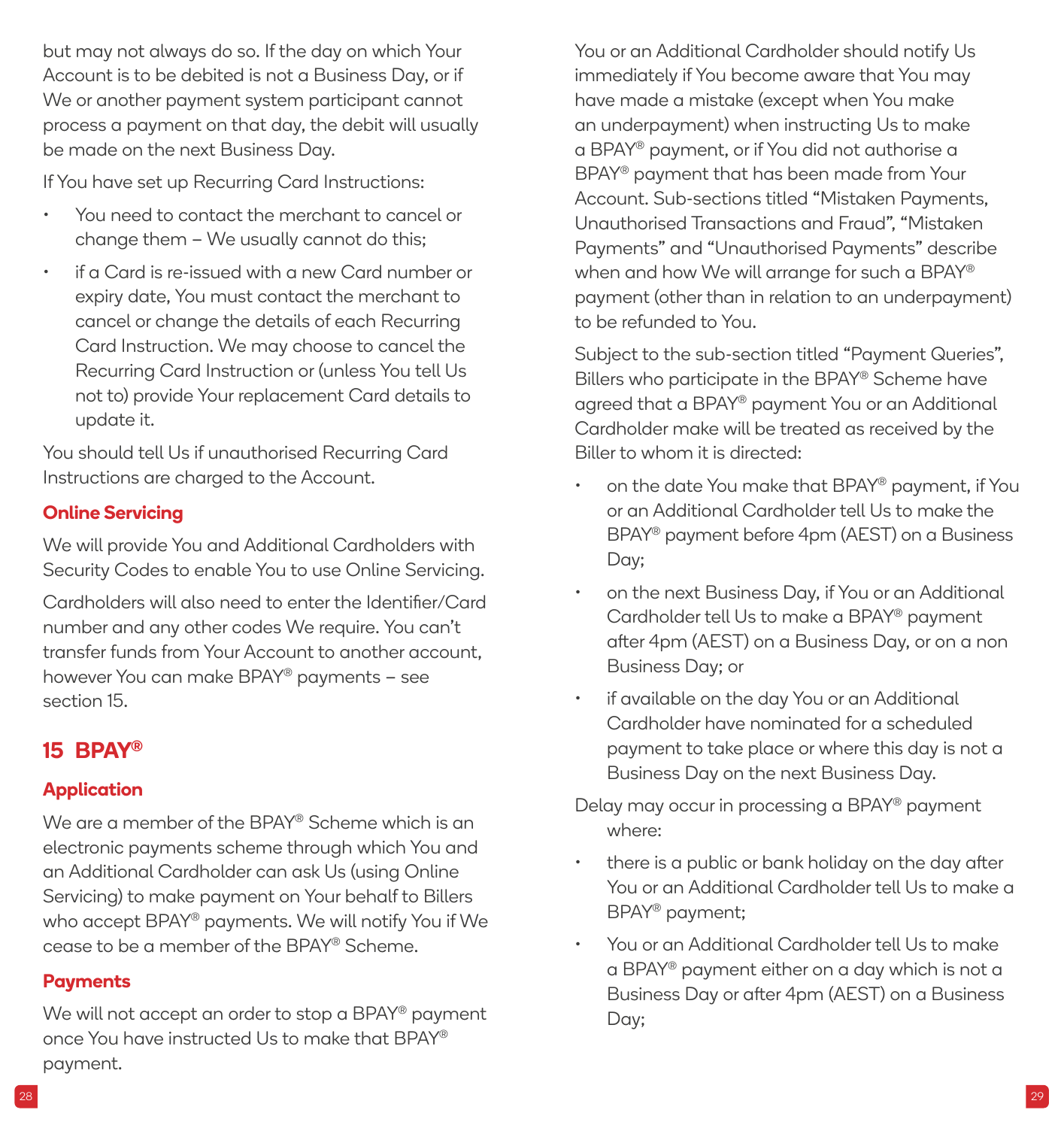- another financial institution participating in the BPAY® Scheme does not comply with its obligations under the BPAY® Scheme; or
- a Biller fails to comply with its obligations under the BPAY® Scheme.

While it is expected that any delay in processing under this agreement for any reason set out above will not continue for more than one Business Day, any such delay may continue for a longer period.

You and any Additional Cardholder must be careful to ensure that You tell Us the correct amount You or an Additional Cardholder wish to pay. If You or an Additional Cardholder instruct Us to make a BPAY® payment and later discover that the amount You or an Additional Cardholder told Us to pay was less than the amount needed to pay, another BPAY® payment can be made for the difference between the amount actually paid to a Biller and the amount needed to pay.

If You or an Additional Cardholder discover that the amount You or an Additional Cardholder instructed Us to pay was more than the amount due to the Biller, You must contact the Biller to negotiate any refund.

#### **Liability and ePayments Code**

If You are liable for an unauthorised or fraudulent payment and the ePayments Code applies, then Your liability is limited to the lesser of:

- 1. the amount of that unauthorised or fraudulent payment; and
- 2. the limit (if any) of Your liability set out in these conditions.

If 2. applies, We will be liable to You for the difference between the amount for which You are liable and the amount of the unauthorised or fraudulent payment.

## **Mistaken payments, Unauthorised Transactions and fraud**

We will attempt to make sure that Your or an Additional Cardholder's BPAY® payments are processed promptly by the participants in the BPAY® Scheme, including those Billers to whom the BPAY® payments are to be made. You or any Additional Cardholder must promptly tell Us if:

- You or an Additional Cardholder become aware of any delays or mistakes in processing Your BPAY® payments;
- if You or an Additional Cardholder did not authorise a BPAY® payment that has been made from Your Account; or
- if You or an Additional Cardholder think that You have been fraudulently induced to make a BPAY® payment.

We will attempt to rectify any such matters in relation to Your or an Additional Cardholder's BPAY® payments in the way described in this sub-section. However, except as set out in the sub-section titled "Liability and ePayments Code" and section 13 and to the extent that a transaction was permitted by You or an Additional Cardholder, We will not be liable for any loss or damage You suffer as a result of using the BPAY® Scheme.

The longer the delay between when You or an Additional Cardholder tell Us of the error and the date of Your BPAY® payment, the more difficult it may be to perform the error correction. For example, We or the Biller may not have sufficient records or information available to Us to investigate the error. If this is the case, You may need to demonstrate that an error has occurred, based on Your own records, or liaise directly with the Biller to correct the error.

#### **Mistaken payments**

If a BPAY® payment is made to a person or for an amount, which is not in accordance with Your or any Additional Cardholder's instructions (if any), and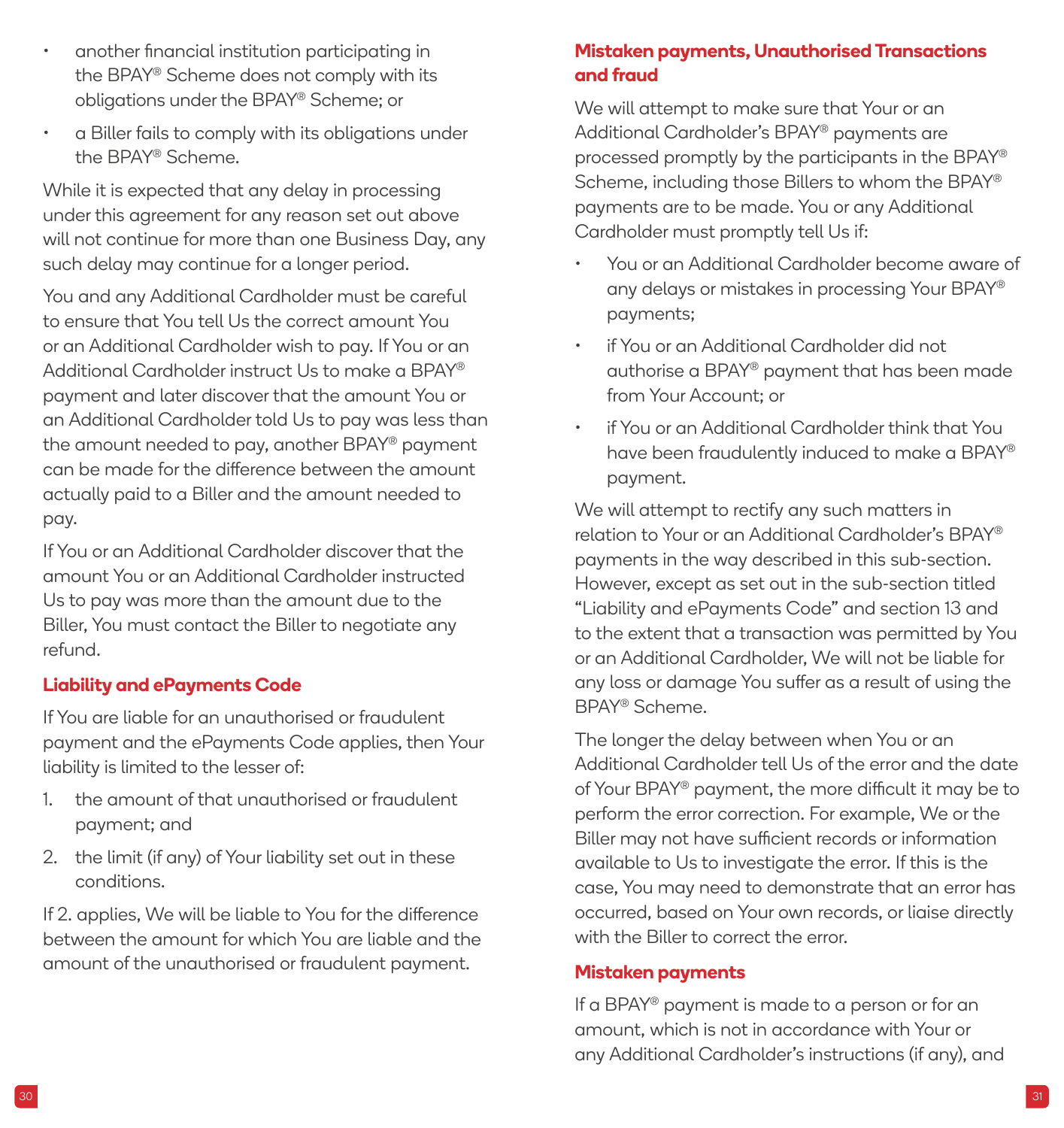Your Account was debited for the amount of that payment, We will credit that amount to Your Account. However, if You or an Additional Cardholder were responsible for a mistake resulting in that payment and We cannot recover the amount of that payment from the person who received it within 20 Business Days of Us attempting to do so, You must pay Us that amount.

#### **Unauthorised payments**

If a BPAY® payment is made in accordance with a payment direction, which appeared to Us to be from You or on Your behalf but for which You did not give authority, We will credit Your Account with the amount of that unauthorised payment. However, You must pay Us the amount of that unauthorised payment if:

- We cannot recover within 20 Business Days of Us attempting to do so that amount from the person who received it; and
- the payment was made as a result of a payment direction, which did not comply with Our prescribed security procedures for such payment directions.

#### **Fraudulent payments**

If a BPAY® payment is induced by the fraud of a person involved in the BPAY® Scheme, then that person should refund You the amount of the fraudinduced payment. However, if that person does not refund You the amount of the fraud induced payment, You must bear the loss unless some other person involved in the BPAY® Scheme knew of the fraud or would have detected it with reasonable diligence, in which case that person must refund You the amount of the fraud-induced payment.

#### **Resolution principles**

If a BPAY® payment You or any Additional Cardholder have made falls within the type described in the sub-section titled "Unauthorised Payments" and also the sub-section titled "Mistaken Payments" or

the sub-section titled "Fraudulent Payments", then We will apply the principles stated in the sub-section titled "Unauthorised Payments". If a BPAY® payment You or any Additional Cardholder have made falls within both the types described in sub-sections titled "Mistaken Payments" and "Fraudulent Payments", then We will apply the principles stated in the subsection titled "Fraudulent Payments".

#### **No "Chargebacks"**

Except where a BPAY® payment is a mistaken payment referred to in the sub-section titled "Mistaken Payments", an unauthorised payment referred to in the sub-section titled "Unauthorised Payments", or a fraudulent payment referred to in the sub-section titled "Fraudulent Payments", BPAY® payments are irrevocable. No refunds will be provided through the BPAY® Scheme where You have a dispute with the Biller about any goods or services You may have agreed to acquire from the Biller. Any dispute must be resolved with the Biller.

#### **Important**

Even where Your or an Additional Cardholder's BPAY® payment has been made using a credit card account or a charge card account, no "Chargeback" rights will be available under BPAY® Scheme rules.

#### **Biller consent**

If You or an Additional Cardholder tell Us that a BPAY® payment made from Your Account is unauthorised, You must first give Us Your written consent addressed to the Biller who received that BPAY® payment, consenting to Us obtaining from the Biller information about Your Account with that Biller or the BPAY® payment, including Your customer reference number and such information as We reasonably require to investigate the BPAY® payment. If You do not give Us that consent, the Biller may not be permitted under law to disclose to Us the information We need to investigate or rectify that BPAY® payment.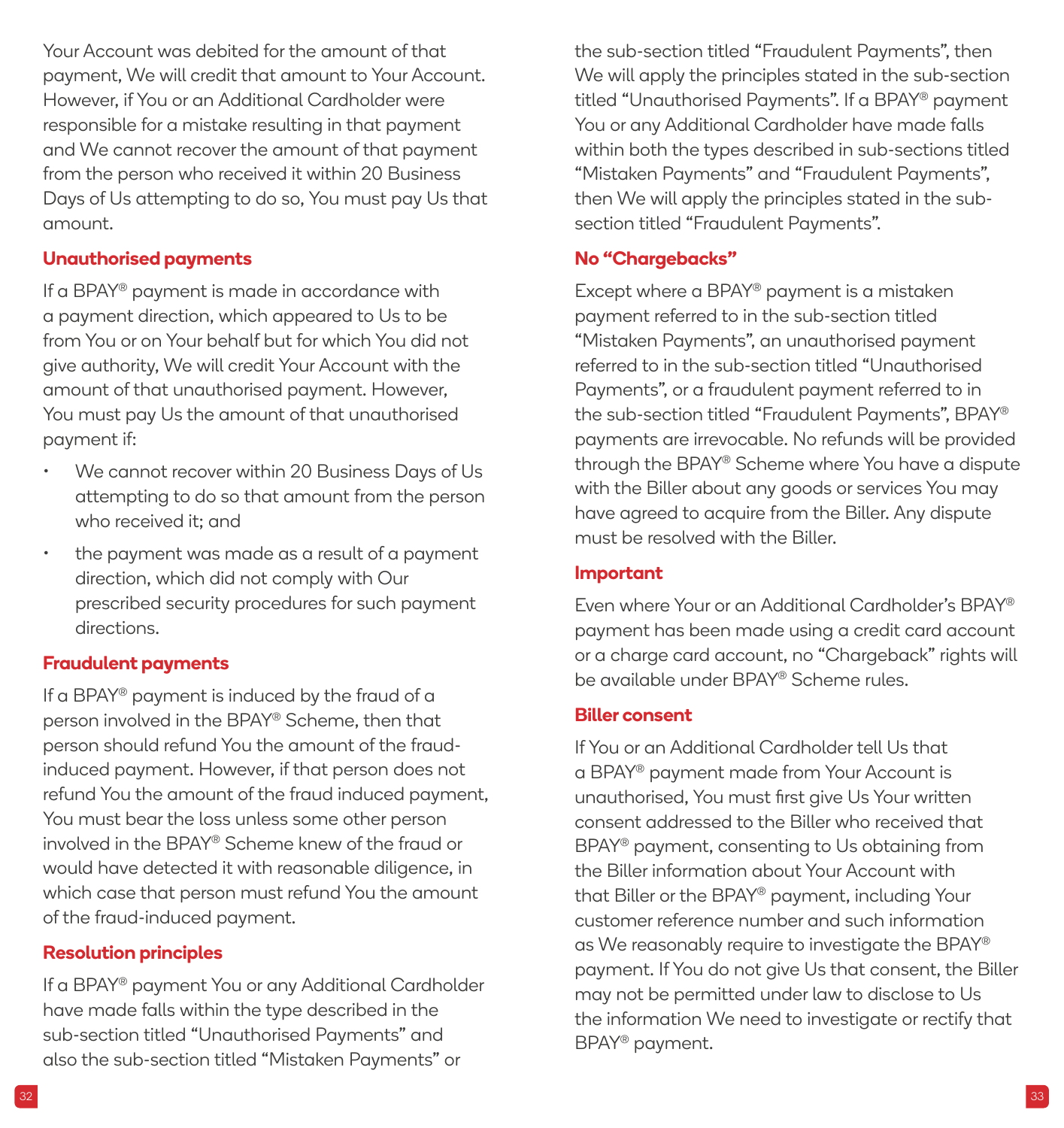#### **How to use the BPAY® scheme**

You and any Additional Cardholder must comply with these conditions to the extent that these conditions are not inconsistent with or expressly overridden by the BPAY® terms. The BPAY® terms set out below are in addition to those terms. If there is any inconsistency between these conditions and the BPAY® terms in this clause 15, the BPAY® terms will apply to the extent of that inconsistency.

When a credit card is used to pay a bill through the BPAY® Scheme, We treat that payment as a credit card purchase transaction.

The receipt by a Biller of a mistaken or erroneous payment does not or will not constitute under any circumstances part or whole satisfaction of any underlying debt owed between the payer and that Biller.

#### **Valid payment direction**

We will treat Your or any Additional Cardholder's instruction to make a BPAY® payment as valid if, when You give it to Us, You comply with the security procedures specified in these conditions.

#### **Information You must give Us**

The information You or any Additional Cardholder must give Us to instruct Us to make a BPAY® payment is:

- the "Biller Code" written on the bill near the BPAY® Logo, and the customer reference number;
- the Card from which You wish to make the payment; and
- the amount of the payment You wish to make.

We are not obliged to effect a BPAY® payment if We are not given all of the above information or if any of the information given to Us is inaccurate.

#### **Payment queries**

If, in relation to a transaction, We fail to observe the appropriate procedures for complaint investigation and resolution, allocation of liability and communication of the reasons for Our decision, and such failure prejudices the outcome of Our investigation of the complaint or delayed its resolution, We may be liable for part or all of the amount of the transaction which is the subject of the complaint.

#### **Cut off times**

Generally, any withdrawal or deposit will be processed on the day instructions are received, provided Your instructions are complete and received by Us before 4pm (AEST) on any Business Day (excluding days which are public holidays in Sydney). Any transaction outside these times may be processed on the following Business Day. A payment may take longer to be credited to a Biller if You tell Us to make a payment on a Saturday, Sunday or a public holiday or if another participant in the BPAY® Scheme does not process a payment as soon as they receive its details.

#### **When a Biller cannot process a payment**

If We are advised that Your payment cannot be processed by a Biller, We will:

- advise You of this;
- credit Your Account with the amount of the BPAY® payment; and
- take all reasonable steps to assist You in making the BPAY® payment as quickly as possible.

#### **Account records**

You should check Your Account records carefully and promptly report to Us as soon as You become aware of them any BPAY® payments that You think are errors or are BPAY® payments that You did not authorise or You think were made by someone else without Your permission.

#### **Privacy**

If You register to use the BPAY® Scheme, You and any Additional Cardholder agree to Our disclosing to Billers nominated by You and if necessary the entity operating the BPAY® Scheme (BPAY® Pty Ltd) or any other participant in the BPAY® Scheme and any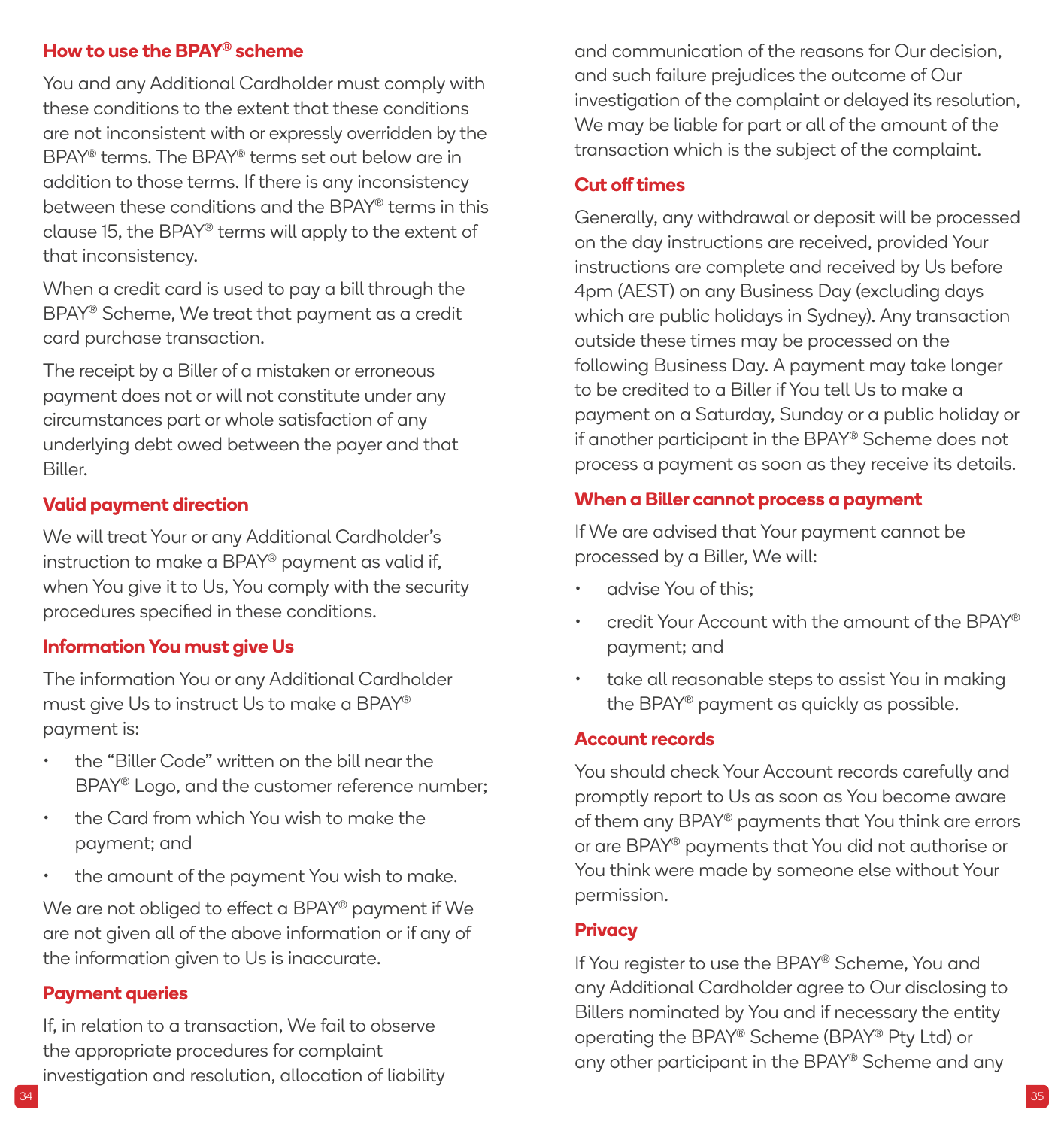<span id="page-18-0"></span>agent appointed by any of them from time to time, including Cardlink Services Limited, that provides the electronic systems needed to implement the BPAY® Scheme:

- such of Your personal information (for example Your name, email address and the fact that You are Our customer) as is necessary to facilitate Your registration for or use of the BPAY® Scheme: and
- such of Your transactional information as is necessary to process Your BPAY® payment. Your BPAY® payments information will be disclosed by BPAY® Pty Ltd, through its agent, to the Biller's financial institution.

You must notify Us, if any of Your personal information changes and Your consent to Us disclosing Your updated personal information to all other participants in the BPAY® Scheme referred to in this sub-section, as necessary.

You can request access to Your information held by Us, BPAY® Pty Ltd ABN 69 079 137 518 (of Level 4, 3 Rider Blvd, Rhodes NSW 2138. Phone: (02) 8252 0500) or its agent, Cardlink Services Limited ABN 60 003 311 644 (of Level 4, 3 Rider Blvd, Rhodes NSW 2138. Phone: (02) 9646 9222). If Your personal information detailed above is not disclosed to BPAY® Pty Ltd or its agent, it will not be possible to process Your requested BPAY<sup>®</sup> payment.

## **16 General matters**

## **Processing transactions and Your Account balance**

A transaction becomes part of the daily unpaid balance of Your Account from its Transaction Date. Transactions may be processed on the day they are made or on a later Business Day. We may assign as their Transaction Date either the day on which they are made, or the day of processing. Interest charges, fees, charges and expenses charged to Your Account become part of Your daily unpaid balance, on the day they are charged to Your Account.

#### **Credit Balance**

If Your Account has a credit balance (for example because You overpay an amount which is due to Us or a refund is processed to Your Account), We will not pay interest on that credit balance. We may pay the credit balance to You by paying it into another Account You hold with Us or in some other way (unless it is unclaimed money).

#### **Codes of conduct**

Where the ePayments Code and/or Banking Code of Practice apply, relevant provisions of those code(s) will apply to Your Account and We will comply with them. We will provide You with a copy of the Banking Code of Practice on request.

#### **Assignment**

Subject to applicable laws, including the Credit Codes, We may sell, transfer, novate or assign any of Our rights or obligations relating to Your Account to anyone without Your consent. We will notify You of any sale, transfer, novation, assignment or related arrangements if they have the effect of replacing Us as the provider of credit to You, replacing Us as the entity responsible for decisions about Your Account, cause detriment whether financial or otherwise to You, or limit or reduce Your rights under these conditions. Neither You nor any Additional Cardholder may sell, transfer, novate or assign Your or their rights and obligations relating to Your Account without Our consent.

#### **Governing law and jurisdiction**

These conditions are to be interpreted in accordance with Australian laws. You agree to use only Australian courts, tribunals or other dispute resolution bodies if there is a dispute relating to these conditions.

#### **Severability**

If any of these conditions are, for any reason, invalid, illegal or unenforceable, it is to be read down to the extent of the issue, and the remaining provisions will remain valid and enforceable.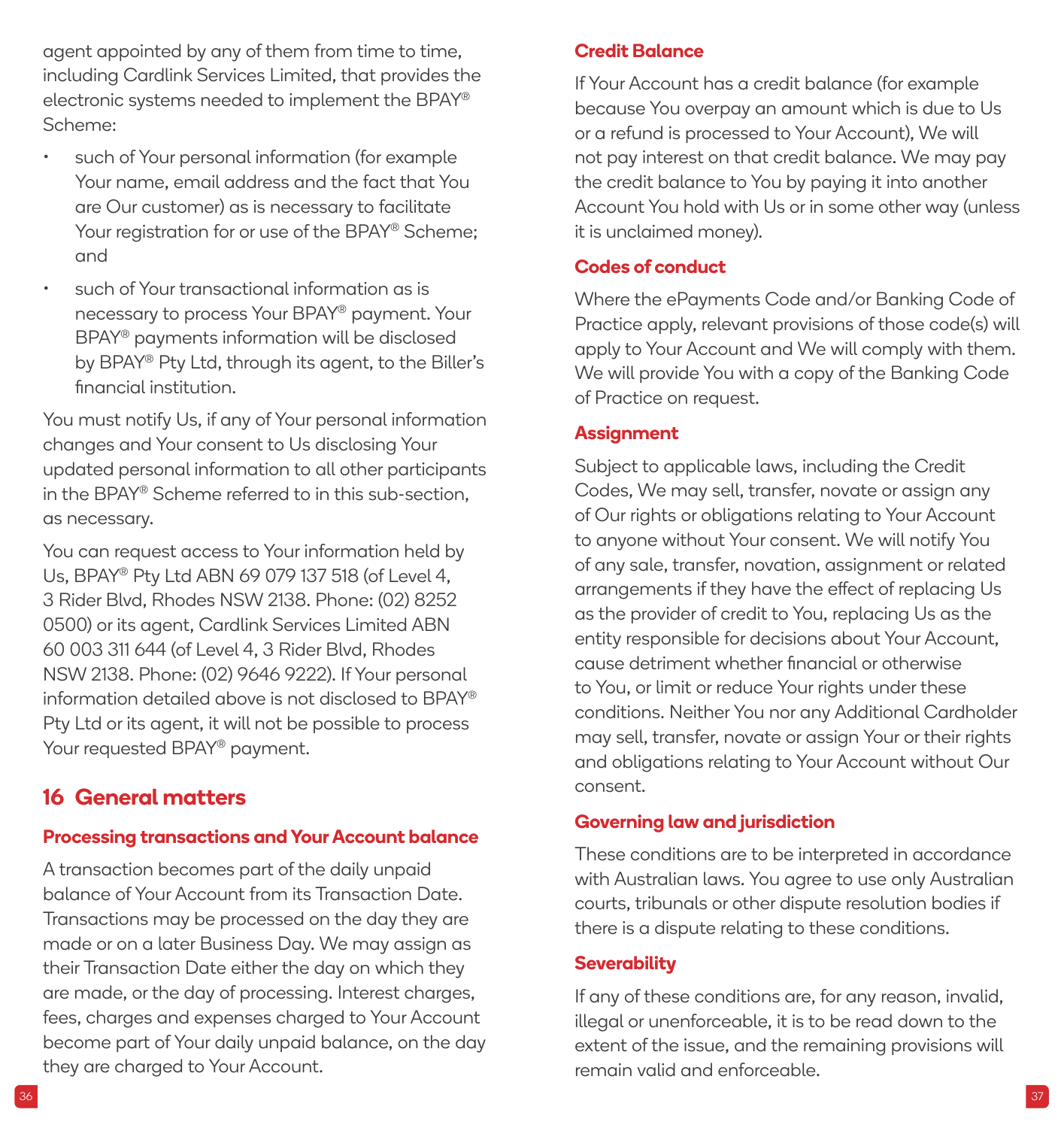#### <span id="page-19-0"></span>**Commission**

We may pay commission to a third party in relation to Your Account. If it is ascertainable, We state the commission amount payable in Your Financial Table.

#### **Credit review**

We have a right to review Your facility from time to time at Our sole discretion. You acknowledge that We will provide personal information to a reporting agency as permitted by the Privacy Act for each review and that a credit report may be obtained from a credit reporting agency for the purpose of any such review.

#### **Waiver and exercise of rights**

A single or partial exercise of a right by Us does not preclude another exercise or attempted exercise of that right or the exercise of another right. Failure by Us to exercise or delay in exercising a right does not prevent its exercise or operate as a waiver.

## **17 Dictionary**

#### **Interpretation**

Unless the context requires another meaning, a reference to a document (including these conditions) is a reference to that document as changed or replaced. Where a word or phrase is defined, its other grammatical forms have a corresponding meaning. Headings are for convenience only and do not affect interpretation.

#### **Definitions**

**Account** means Your unsecured credit facility with Us.

**Additional Cardholder** means another person who You have authorised to have a Card on Your Account.

**Annual Percentage Rate (APR)** means the Annual Percentage Rate or rates per annum used to calculate interest charges for Your Account. Those rates appear on Your statement of account and the initial rates were set out in the Financial Table.

**Available Credit** means the difference between the Credit Limit and the sum of the outstanding balance and any transactions and other amounts not yet charged to Your Account.

**Balance Transfer** means moving an outstanding balance from a credit card or other credit account with another lender to Your Account.

**Banking Code of Practice** means the "Banking Code of Practice", or any superseding publication published by the Australian Banking Association Inc.

**Biller** means a merchant who accepts BPAY® payments.

**Business Day** means a day on which banks are open for business in Sydney, but does not include any Saturday, Sunday or public holiday.

**Card** means any credit card, contactless device or other device (including a smart phone) for use on Your Account and includes such a card or device issued to an Additional Cardholder.

**Card Balance** means the Closing Balance less any Fixed Payment Option balance, Fixed Payment Option fee, initial interest charge and Monthly Instalment for that month.

**Cardholder** means You and any Additional Cardholder.

**Cash Advance** means a transaction where cash or its equivalent is obtained and includes any remaining Balance Transfer amount after expiry of the Balance Transfer offer period and the purchase of traveller's cheques or gaming tokens.

**Chargeback** means a transaction that is returned to a merchant to seek a refund after dispute by a Cardholder and, where relevant, the procedures for achieving this.

**Citi** means Citigroup Pty Limited (ABN 88 004 325 080), Australian credit licence 238098, unless the context otherwise requires. For example, some of the features or services provided in connection with this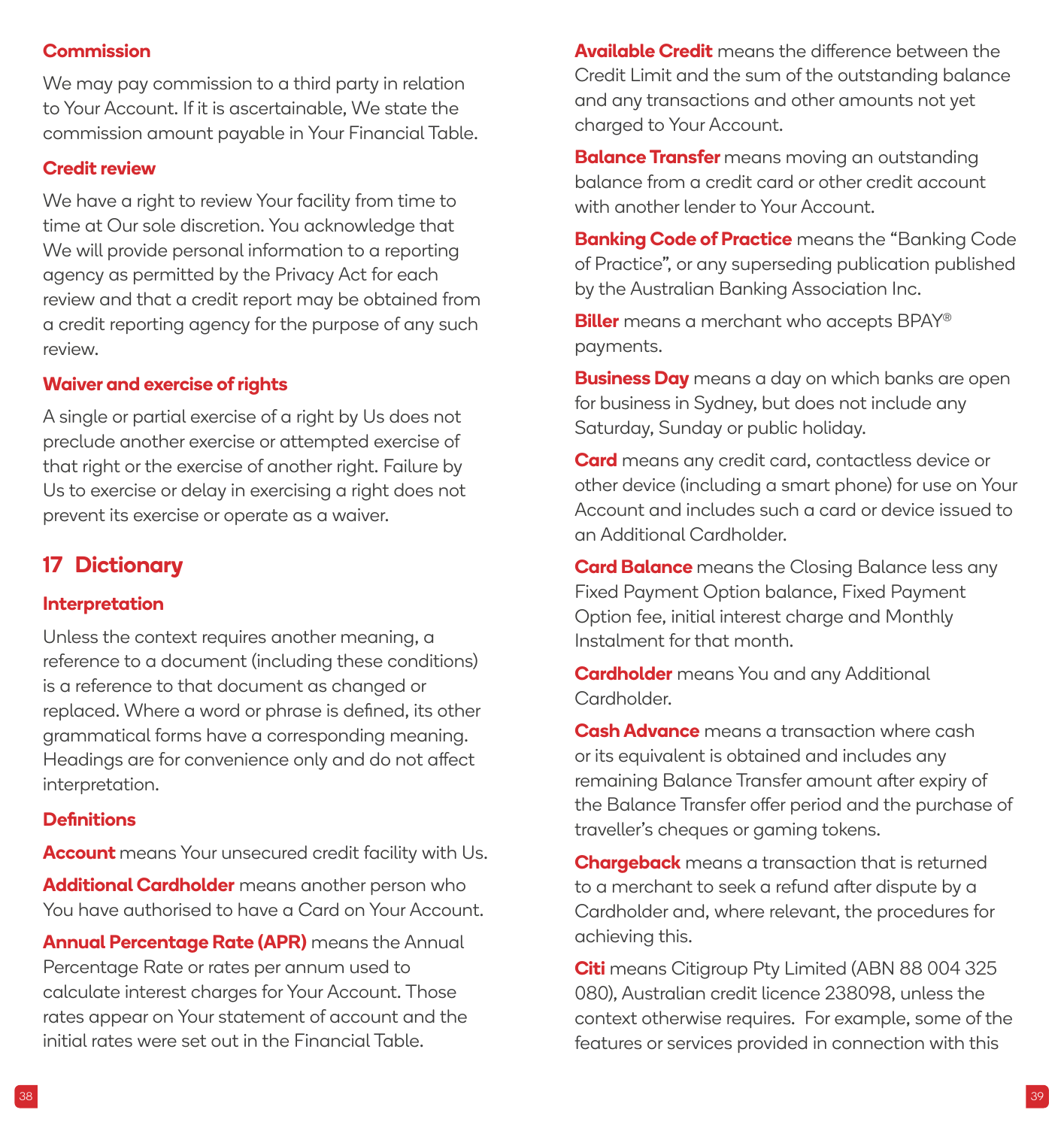agreement include the "Citi" name but are provided by NAB.

**Closing Balance** means the total amount outstanding on Your Account at the end of the Statement Period.

**Credit Limit** means the maximum amount of credit We tell You in writing You can have on Your Account.

**Financial Table** means the document You received upon opening of Your Account that contained the table of applicable fees and charges. This document forms part of Your pre-contractual statement and the terms in it can be varied from time to time in accordance with these conditions.

**Fixed Payment Option or Instalment Plan** means a plan under which a particular balance is paid off in a specified number of instalments.

**Identifier** means information including an Account number, Card number and Card expiry date, which is known to You or an Additional Cardholder and which need not be kept secret.

**Kogan** or **Kogan Money** means Kogan Australia Pty Limited ABN 53 152 570 351

**[Kogan.com](http://Kogan.com) Account Holder** means that You hold a [Kogan.com](http://Kogan.com) account.

**Minimum Payment Due** means the payment shown on Your statement of account that You must make to keep Your Account in order. The Financial Table explains how it is calculated.

**Mistaken Internet Payment** means a payment through a "Pay Anyone" internet payments facility where funds are paid to an unintended recipient because the sender has entered an incorrect BSB or account number.

**Monthly Instalment** means the monthly repayment instalment under a Fixed Payment Option.

**NAB/our/us/we** means National Australia Bank Limited (ABN 12 004 044 937, AFSL and Australian credit licence 230686) unless the context otherwise requires, the credit provider and issuer of Kogan

Money credit card products under agreement with Kogan Australia Pty Limited ABN 53 152 570 351.

**Network** means the organisations, institutions and schemes through which transactions may be performed on Your Account.

**Notifiable Event** means where a Card or Security Code is, lost, stolen or disclosed to someone else, or where a Card, Identifier or Security Code has been used to effect an Unauthorised Transaction or has otherwise been misused.

**Online Servicing** means the online services registered in Your name that permits You to access certain Account services via the internet, through Our mobile application or other digital channels that We tell You can be used to access Your Account.

**Overdue Amount** means any amount that You were obliged to pay in respect of a previous Statement Period, but did not pay by the Payment Due Date. Overdue amounts are shown on Your statement of account and are payable from the date they became overdue.

**Overlimit Amount** means the amount by which Your Account balance exceeds Your Credit Limit. Overlimit Amounts are shown on Your statement of account and are payable immediately from the date You exceeded the Credit Limit.

**Payment Due** means the Minimum Payment Due plus any Overdue Amounts. Payment Due excludes any Overlimit Amounts.

**Payment Due Date** means the date specified in Your statement of account as the date by which payment of the Minimum Payment Due must be made.

**Payment Facility** means Cards, Online Servicing, Recurring Card Instructions, and BPAY®.

**PIN** means the personal identification number We allocated to a Card or selected by a Cardholder.

**Primary Cardholder** means the person in whose name the Account is held and who is responsible for all transactions on the Account.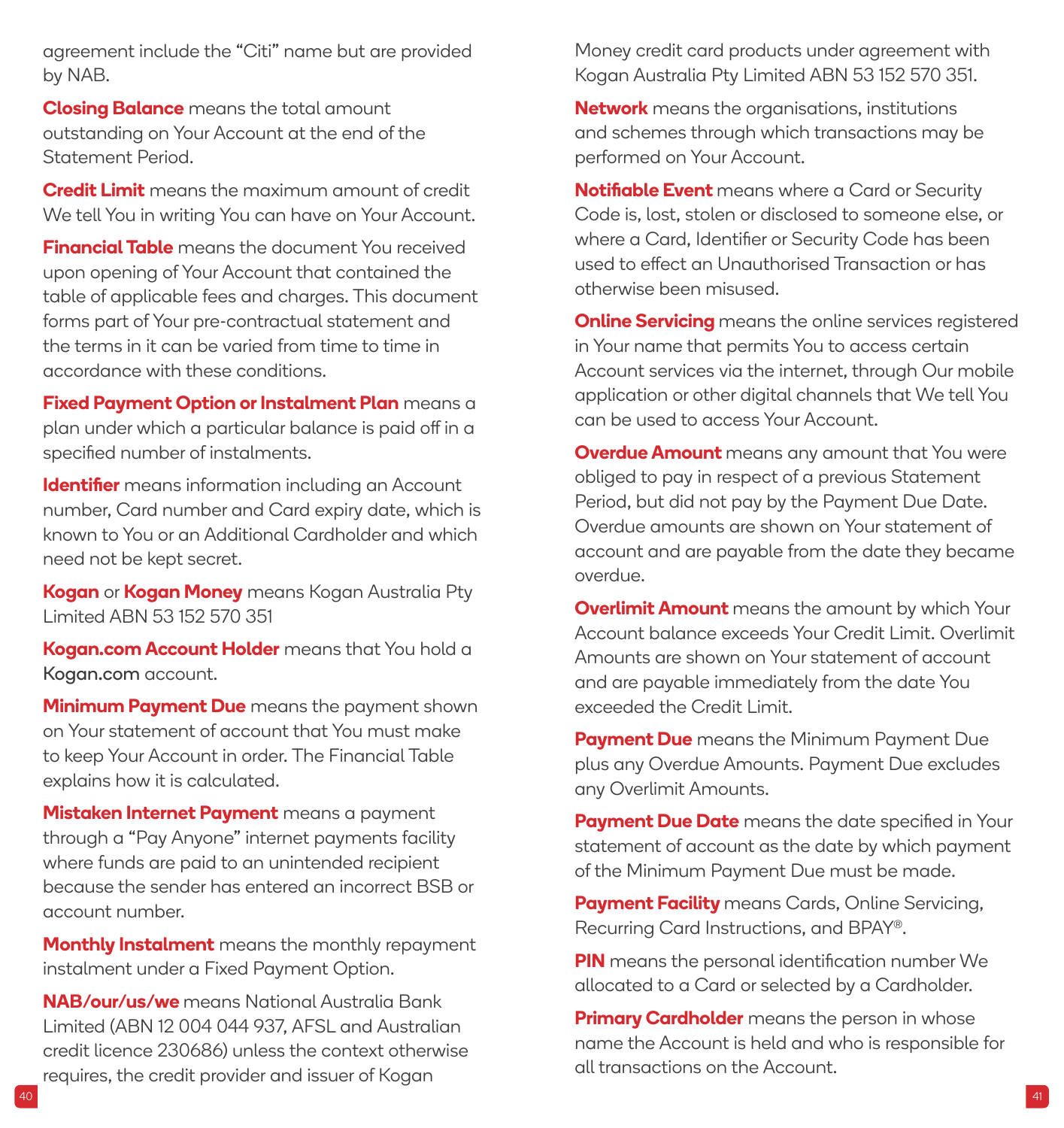<span id="page-21-0"></span>**Privacy Act** means the Privacy Act 1988 (Cth).

**Recurring Card Instruction** means an instruction from a Cardholder to a merchant to charge amounts to the Card (using the Card number) on an ongoing basis. See Part A, 2 Use of Cards and the Account.

**Retail Purchase** means a transaction other than a Cash Advance or a Special Promotion, as determined by Us at Our discretion.

**Retail Purchase Balance** means the outstanding balance of all purchases (not including Cash Advances, Special Promotions, or Balance Transfers as determined by Us in Our discretion), together with any related interest and fees, any fee relating to a Fixed Payment Option, and any interest or fees which are not related to a specific balance type (e.g. annual fee and interest on it).

**Rewards Points** means the points earned by Cardholders on Eligible Transactions made on Your Account under the Kogan Money Credit Cards Rewards Program which We credit to the Primary Cardholder's Account, and are subject to the Kogan Money Credit Cards Rewards Terms and Conditions.

**Rewards Program** means the Rewards program offered by Us and provided in conjunction with the Card as described in these Terms and Conditions.

**Security Code** means a Cardholder's PIN, password for online or mobile banking, or any other password or information used to access the Account and which is known to the Cardholder and is intended to be known only to the Cardholder and which We require the Cardholder to keep secret.

**Statement Period** means the period to which a statement of account applies, usually about 30 days.

**Special Promotion** means any transaction or promotional offer We identify as a special promotion.

**Telegraphic Transfer** means a payment a Cardholder asks Us to make from Your Account to another bank Account in Australia or overseas.

**Total Cash Limit** means is the total amount of Cash Advances that can be made on Your Account at any time (as a percentage of Your Credit Limit). This information can be found on Your statement of account.

**Transaction Date** means the date on which a transaction takes place.

**Unauthorised Transaction** means a transaction, made without a Cardholder's knowledge, consent or authorisation.

**You/Your** means the person(s) in whose name the Account is opened.

# **PART B: PRIVACY**

In this section Part B: Privacy "We / Us / Our" means (collectively, or separately where the context requires):

- National Australia Bank Ltd ("NAB") and its related companies that assist it to provide its services;
- Citigroup Pty Limited ("Citi") and its related companies that assist it to provide its services;
- Kogan Australia Pty Limited ("Kogan") and its related companies that assist it to provide its services.

"You/Your" means all borrowers on Your Account and other individuals named in an application for a Kogan Money Credit Card or to be an Additional Cardholder on the Kogan Money Credit Card.

## **Purposes for which We collect, use and disclose Your personal information**

- 1. Personal information is information or an opinion about an identified individual or an individual who is reasonably identifiable. We may collect, use and disclose Your personal information (which may include your credit information):
	- to identify You, conduct checks, understand Your requirements, assess this application and future applications made by You and to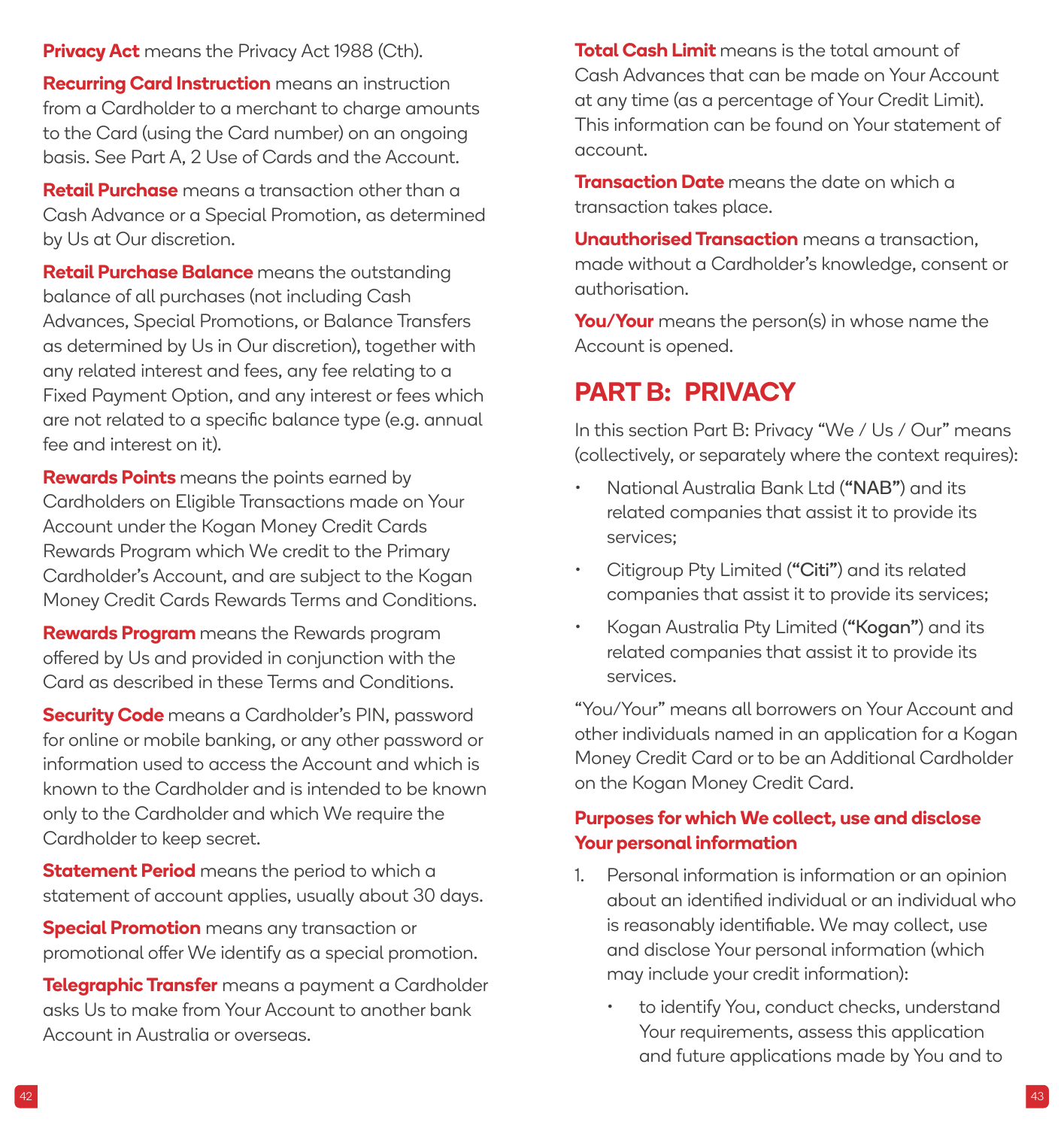set up, administer and manage Your credit facilities and related services;

- to set up, administer and manage Your Kogan Money Credit Card and related services (including the Kogan accounts and memberships You use to shop with the Kogan Money Credit Card at [Kogan.com](http://Kogan.com) and to get offers and benefits that are a feature of the Kogan Money Credit Card);
- to conduct reviews of Your Kogan Money Credit Card facility;
- to manage promotions and provide benefits associated with Your Card and Your participation in the Rewards Program such as ensuring any Rewards Points You earn are properly credited;
- to manage complaints and disputes, and deal with dispute resolution bodies;
- to comply with applicable laws both in Australia and overseas including: (a) the National Consumer Credit Protection Act; (b) the Anti-Money Laundering and Counter-Terrorism Financing Act (AML Act); (c) State and Territory property legislation and other property-related laws (for example, to register and search for security interests) which may authorise or require Us to collect Your personal information; and
- for other purposes as listed in Our respective Privacy Policies and Credit Reporting Policies (see "Our Policies").

We will use Your information for the purposes We collected it for, as well as for related purposes where You would reasonably expect Us to. If You do not provide Us with the information We ask for or the information provided is incorrect or incomplete, We may not be able to assess Your application, or administer the products or services that You are seeking.

- 2. We usually collect Your personal information directly from You. However, We may need to collect personal information about You from third parties, for example, where to assist Us to process Your application or to locate or communicate with You.
- 3. Where You have provided information about another individual, You must make them aware of that fact and the contents of this Privacy Notification, and have obtained their consent to make this disclosure to Us.

#### **Disclosures of Your personal information**

- 4. We may disclose Your personal information to other related companies and their affiliates, or business partners, for the purposes for which We collect, use and disclose Your personal information, and for related purposes where You would reasonably expect Us to, and they may disclose or use Your personal information for those purposes. We may disclose to, and obtain personal information about You from:
	- each other (being NAB, Citi and Kogan);
	- each of Our affiliates, sales agents and organisations that carry out functions on Our behalf including card schemes, mailing houses, printers, data processors, collection agents, researchers, administration or business management services, data warehouses, specialised data matching and trending service providers, payment services providers, consultants, auditors, marketing service providers, and data and document management providers;
	- reward providers or other partners and their service providers;
	- other credit providers;
	- any signatory or guarantor, or proposed guarantor, to the Kogan Money Credit Card facility for which You are applying;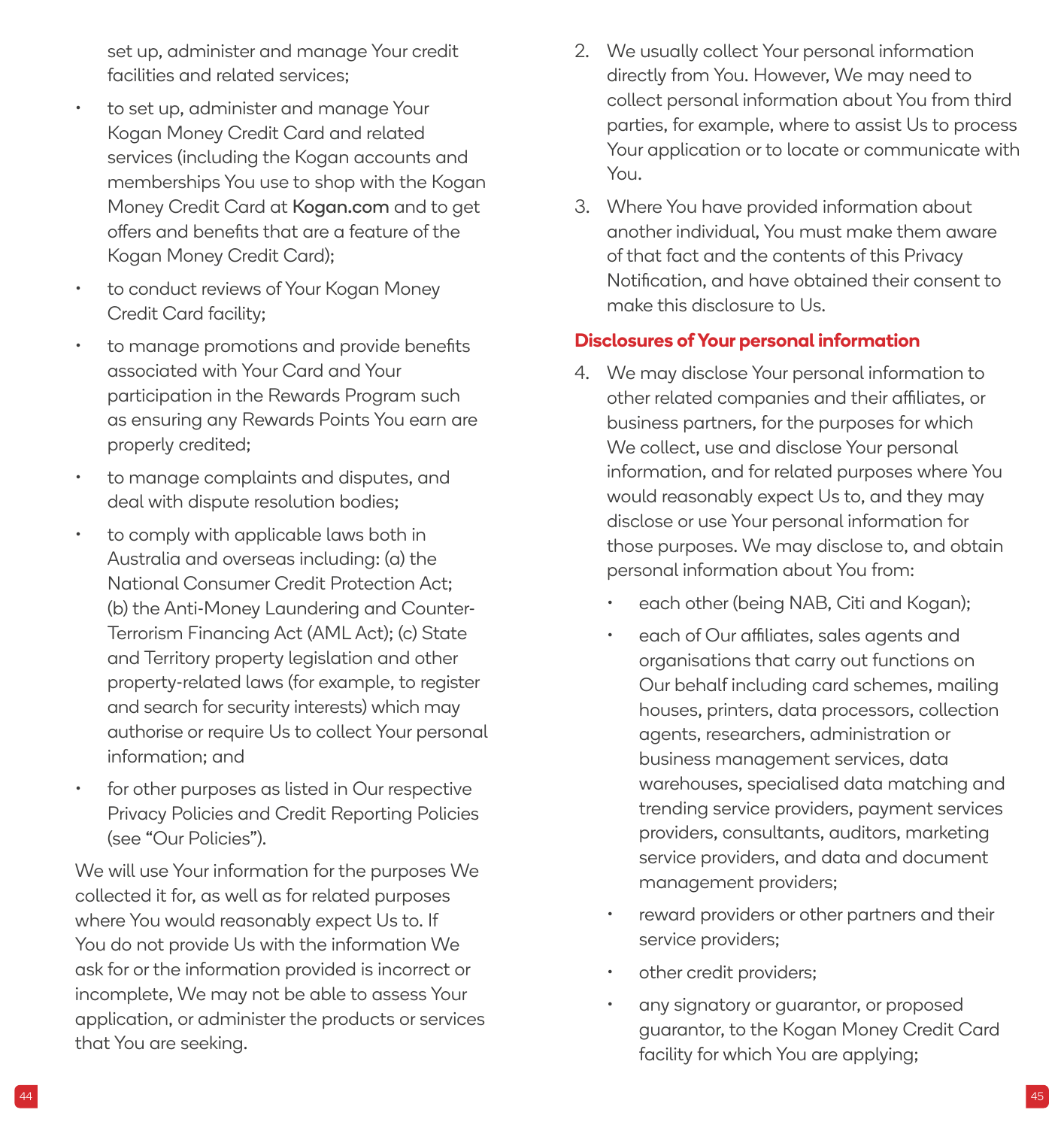- any broker, introducer, financial, legal or other adviser acting in connection with Your Kogan Money Credit Card facility or application;
- regulatory and tax authorities in Australia and overseas;
- credit reporting bodies and other information providers. We may disclose your sensitive information for the purposes of assessing or approving a hardship application, and credit reporting bodies for the purposes of reporting if You have a hardship arrangement (see "Exchange of information with credit reporting bodies" below);
- any external dispute resolution bodies;
- any insurer relating to a Kogan Money Credit Card facility of yours;
- organisations that have acquired, or are wishing to acquire an interest in any part of Our business;
- social media and other virtual communities and networks where people create, share or exchange information;
- any entity where disclosure to, or collection from, such an entity is required or authorised by law; and
- as further set out in Our respective Privacy Policies and Credit Reporting Policies (where applicable) (see "Our Policies").

#### **Identifying you for the purposes of the AML Act**

5. We may provide Your name, residential address and date of birth to a credit reporting body for the purpose of verifying Your identity in accordance with the requirements of the AML Act which is not a credit check. As part of providing that information to the credit reporting body, We may request the credit reporting body to provide an assessment of whether the personal information held matches (in whole or part) personal information held by the credit reporting body.

The credit reporting body may prepare and provide an assessment to Us and may use the names, residential addresses and dates of birth held by the credit reporting body, for the purpose of preparing such an assessment. Although You have agreed to Us making this request and disclosure of Your personal information for this purpose, if You don't wish for Us to use this method to verify Your identity, You may contact Us for an alternative method.

#### **Disclosures to overseas recipients**

- 6. Some of the recipients to whom We disclose Your personal information may be based overseas. For a list of countries where such recipients are located, refer to:
- NAB's Privacy Policy at nab.com.au/common/ privacy-policy;
- Citi's Privacy Policy at citibank.com.au/privacy; and
- Kogan's Privacy Policy at kogan.com/au/privacypolicy/,

## **Exchange of information with Credit Reporting Bodies ("CRB") and other information services**

7. If You are a primary cardholder and have made an application for consumer or commercial credit, as part of Your application, or if You have obtained consumer or commercial credit from Us, You agreed that We can obtain credit reporting information about You from a CRB for the purposes of assessing any application for consumer or commercial credit and collecting payments that are overdue in relation to consumer or commercial credit. You also agreed that We can obtain, from any business providing information about commercial credit-worthiness, commercial credit reports about You for the purposes of assessing applications for consumer or commercial credit.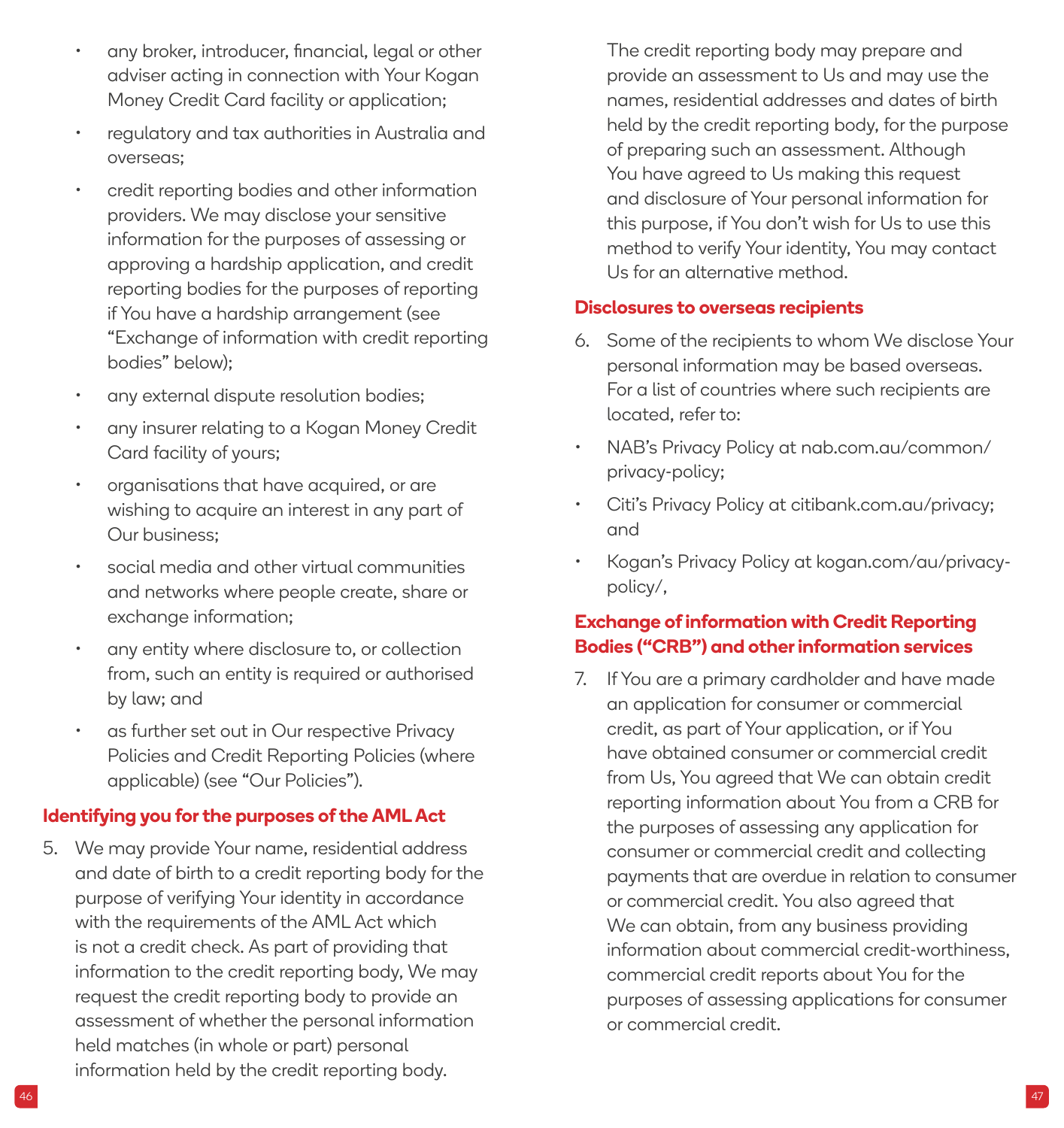- 8. We may disclose personal information about You (including credit information, such as details about the credit that We provide to You, Your repayment history and any repayment defaults) to, and obtain credit reporting information about You from, CRBs. CRBs may include that information in reports provided to Us and other credit providers to assess Your credit worthiness. You can review the relevant policies at the following links: nab.com.au/common/privacypolicy or citibank.com.au/privacy. These policies contain information about credit reporting, including the CRBs with which We may share Your personal information, their contact details, the type of credit reporting information We share with them (which includes information in relation to defaults and serious credit infringements), and Your rights in relation to them (including requesting a CRB not to disclose Your credit reporting information if You believe You have been or are likely to be a victim of fraud, or not use Your credit reporting information for pre-screening of direct marketing).
- 9. We have the right to conduct reviews of Your Kogan Money Credit Card facility from time to time and at Our sole discretion. You acknowledge that We will provide personal information to a CRB as permitted by the Privacy Act for each review and that a credit report may be obtained from a CRB for the purpose of any such review.

#### **Our policies (including how to access and correct information and make a complaint)**

You can review the relevant NAB and Citi policies at the following links:

- NAB Privacy Policy at nab.com.au/common/ privacy-policy; and
- Citi's Privacy Policy at citibank.com.au/ privacy.
- You can view the Kogan Privacy Policy at kogan.com/au/privacy-policy/.

10. Our policies include information on how You can access and/ or seek correction of the personal information (including where relevant, credit information and credit eligibility information) We hold about You. These policies also contain information as to how You can complain about a breach by Us (meaning NAB, Citi or Kogan) of the Privacy Act (including where relevant, the credit reporting provisions in Part IIIA and the Credit Reporting Code) and how We will deal with such a complaint.

The relevant policies also set out details of the CRBs to whom We disclose Your personal information and how to contact them and seek copies of their policies for handling Your personal information.

There is no charge for making an access request but an administration fee may apply for providing access in accordance with your request. Your request will usually receive a response within 30 days.

## **Consent for NAB and Citi to share Your information with Kogan and for Kogan to share Your information with NAB and Citi**

- 11. You consent to:
	- NAB and Citi sharing Your details with Kogan. This includes details such as identification and contact details, information We receive as part of Your application and information relating to Your Kogan Money Credit Card and Account (and Your use of it); and
	- Kogan sharing Your details with NAB and Citi. This includes details such as identification and contact details, information We receive as part of Your application to become a Kogan member, information about Your Kogan account and information relating to Your transactions with Kogan.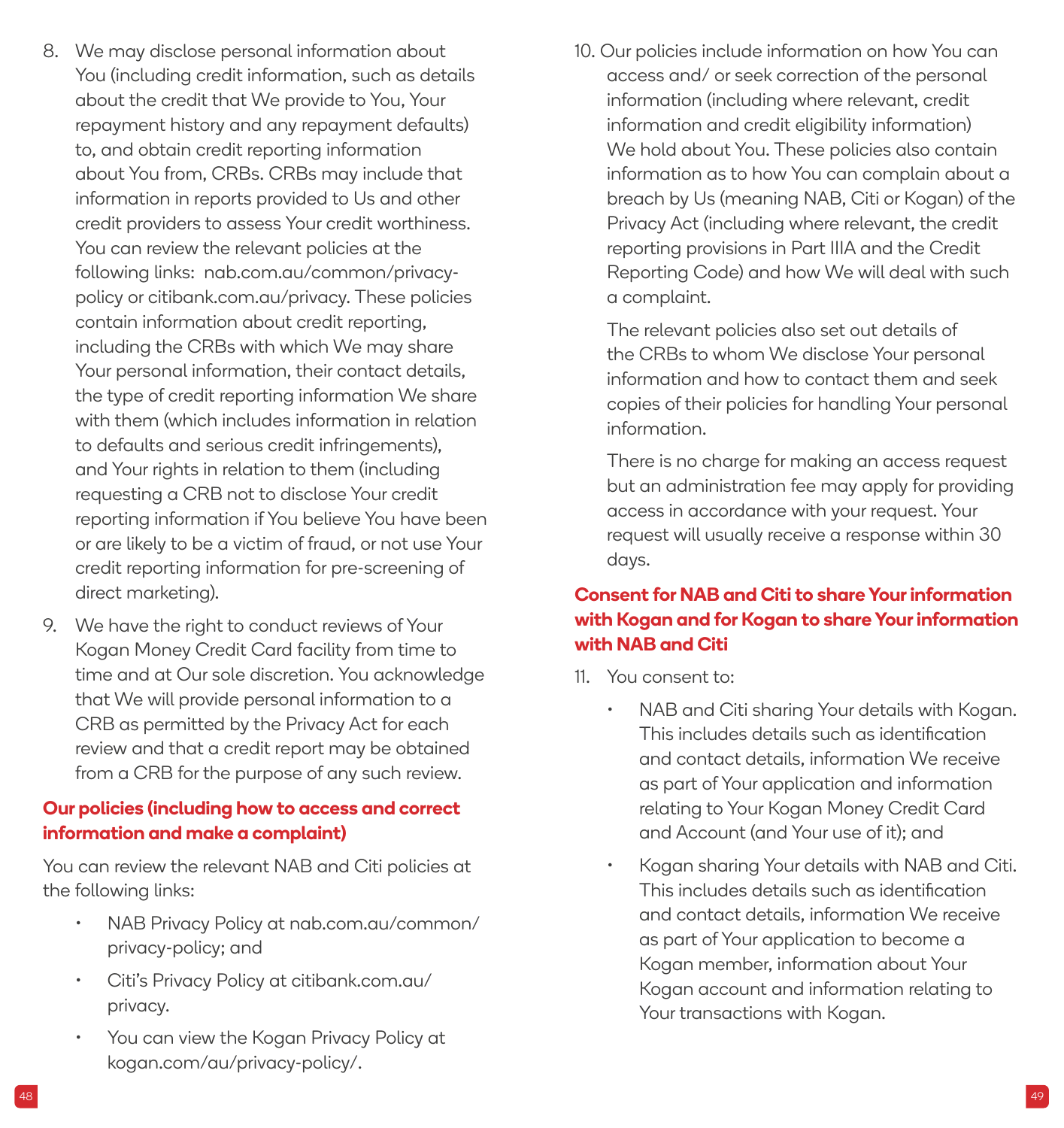#### <span id="page-25-0"></span>**Your marketing communications preferences**

12. Unless You have previously opted out of direct marketing in connection with Your Account, by completing an application as a primary card holder or, by activating or continuing to use Your Kogan Money Credit Card as an additional card holder, You agreed that We, Our affiliate companies and Our or their partners may use Your personal information to keep You informed about offers relating to this product and other products, services, and offers which may be of interest to You. They may do this by phone, mail, email and SMS or other electronic messages. These consents shall remain in effect unless and until You notify Us that You do not want to receive such communications. If You do not wish to receive these communications please utilise the unsubscribe facility in the communication received or otherwise notify Us in writing or call Us. Note: If You have not told Us that You do not wish to receive these communications by phone, You may be contacted even if You have registered Your phone number on the national Do Not Call Register.

#### **Verification**

13. Your telephone calls and conversations, including any electronic chat, with a customer service representative may be recorded or saved, and monitored for quality, training and verification purposes.

## **More information and contacting Us**

If You wish to find out more information, notify Us that You don't want to receive communications, or raise any specific or general concerns about Us and Our Privacy Policies, the contact details are as follows:

#### Privacy Officer

GPO Box 204 Sydney NSW 2001 Telephone: 1300 992 700 Email: [privacy.officer@citi.com.au](mailto:privacy.officer%40citi.com.au?subject=)

#### Kogan

Privacy Officer GPO Box 2579 Melbourne VIC 3001 Email: [unsubscribe@kogan.com.au](mailto:unsubscribe%40kogan.com.au?subject=)

# **PART C: CREDIT GUIDE**

This Part applies if Your Account is regulated by consumer credit legislation. It may not all be relevant for Accounts that are designated as "Business Accounts".

This Credit Guide and other disclosure documents that We may give You, are important documents. These documents are all written in English. You need to ensure that You read and understand these documents before You make a decision to obtain credit. If You are unable to read English You should get help from an independent translator to interpret this material.

## **What is a Credit Guide?**

This Credit Guide is designed to assist You in understanding the credit services offered by National Australia Bank Limited ABN 12 004 044 937 Australian Credit Licence No. 230686 ("the Credit Provider") in relation to Kogan Money credit cards. The Credit Provider holds an Australian Credit Licence (ACL) issued by the Australian Securities and Investments Commission (ASIC). This Credit Guide outlines the types of credit services and credit contracts that the Credit Provider provides, gives information on the Credit Provider's obligations to You with respect to providing those services, and if necessary, how to make a complaint.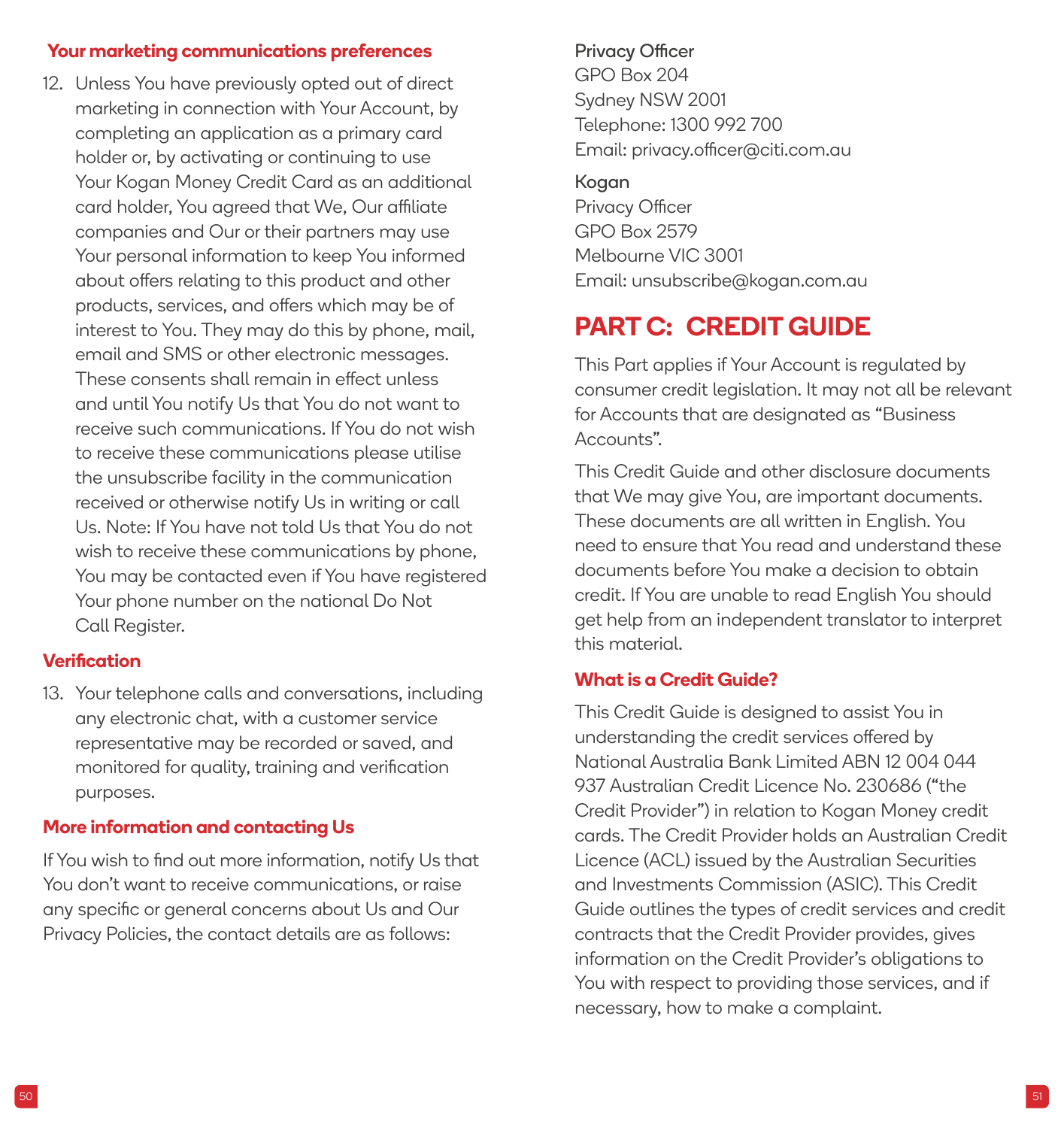#### **How You can contact Us?**

You can contact the Credit Provider by:

- Mailing GPO Box 40, Sydney NSW 2001
- Visiting Our website: [www.koganmoney.com.au/credit-cards](http://www.koganmoney.com.au/credit-cards)

## **How do We engage in credit activities and provide credit services?**

The Credit Provider engages in credit activities by entering into credit contracts with You. These contracts include:

- Credit cards
- Revolving lines of credit or personal loans
- Temporary or ongoing Credit Limit increases

The Credit Provider provides credit services to You by:

- suggesting to You or assisting You with applying for new credit products;
- for credit products, excluding credit cards, suggesting You to or assisting You to increase limits on Your credit products;
- for credit cards, at Your request We will assist You to increase limits on Your credit card; or
- suggesting to You that You remain in a credit product.

The Credit Provider also engages third parties to provide credit services to You.

#### **How will We provide credit contracts to meet Your needs and circumstances?**

Before entering into a credit contract with You for new or increased credit, the Credit Provider will perform a credit assessment. This assessment will involve making enquiries as to Your financial circumstances, an assessment of Your requirements and objectives, and performing certain verifications of the financial information.

The purpose of the assessment is to check, based on the information supplied, that You will be able

to comply with the credit contract or Credit Limit increase agreement and that complying will not create a situation of substantial hardship for You, and to ensure that the contract meets Your needs and objectives. This is a legal obligation of the Credit Provider.

If it is likely that You will only be able to meet Your repayment obligations by selling Your principal place of residence, it must generally be presumed that You would only be able to comply with Your obligations with substantial hardship, and such a credit contract or Credit Limit increase agreement will not be entered into.

It is important that You provide complete and accurate information about Your current financial situation, and also about any likely future changes that may impact Your ability to repay the loan without facing financial hardship.

#### **Obtaining a copy of the credit assessment**

Before entering into the credit contract or Credit Limit increase agreement, You may request a written copy of the credit assessment, in which case the assessment must be supplied before the contract is entered into.

You may also request a copy of the credit assessment at any time during the 7 years after the day the credit contract is entered into or the limit increased. In this case, if the request is made within the first 2 years, then the assessment must be supplied to You within 7 Business Days. If the request is made beyond the first 2 years, then the assessment must be supplied to You within 21 Business Days. There is no charge for the supply of the credit assessment.

Note: We are not required to provide You a copy of the assessment if the credit application or increase has been declined or if the credit contract Your request relates to was entered into or Credit Limit increase occurred before 1 January 2011.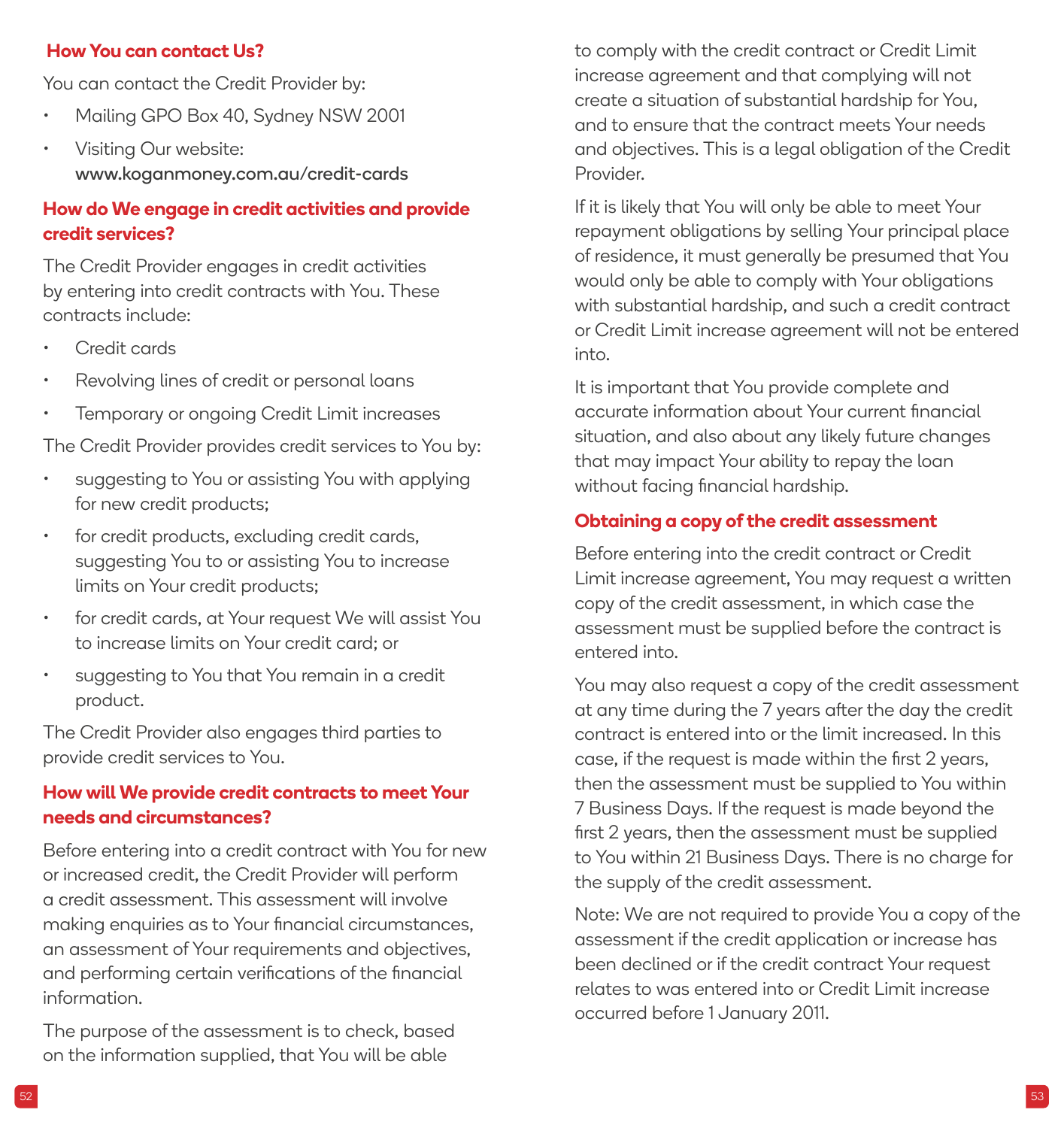#### **What should You do if You have a complaint?**

If You have a complaint about the service provided to You, You should take the following steps:

1. Contact Your Credit Provider's representative

In the first instance please contact the Credit Provider's representative who provided You with the particular service and tell them about Your complaint and they will try to resolve this.

2. Contact Our Customer Relations Unit

If You have raised a concern with the Credit Provider's representative and the matter has not been resolved to Your satisfaction, Our Customer Relations Unit can assist. There are three ways You can lodge Your complaint:

• By telephone

Call 1300 350 525 (toll free within Australia) or +612 8288 2062 (from overseas) between 9am-5pm Monday to Friday (AEST).

- In writing Mail Your written complaint to: Customer Relations Unit GPO Box 204, Sydney NSW 2001
- By email Email Us at any time through [customerrelations@cards.koganmoney.com.au](mailto:customerrelations%40cards.koganmoney.com.au?subject=)

Once You have contacted the Customer Relations Unit, We will begin the process of investigating and resolving Your complaint. We will try to resolve Your complaint quickly and fairly, however some complaints do take more time than others. If We anticipate that Your complaint will take longer than 21 days to resolve, We will contact You within this time to provide You with an update on Our progress. If We are unable to resolve Your complaint within 30 days (or within 21 days if it involves a hardship notice, default notice or request to postpone enforcement), We will:

- a) tell You the reasons for the delay;
- $_{54}$  reasonably expect to hear the outcome of  $\hbox{or}$  a complaint. b) tell You the date by which You can

Our investigation; and

- c) give You monthly updates on the progress;
- d) tell You about Your right to complain to the Australian Financial Complaints Authority (AFCA) if You are dissatisfied; and
- e) provide You with contact details for AFCA (also set out below).

For complaints involving hardship notice, default notice or request to postpone enforcement, exceptions apply to the 21 day timeframe if We do not have sufficient information to make a decision or We reach an agreement with You. If We require further information from You, then We will request it within 21 days of receiving the complaint.

We also have a Customer Advocate whose role is to promote fair customer outcomes, advise and guide Our complaints teams on how best to resolve complaints and recommend changes to Our bank policies, procedures and processes.

3. Alternate dispute resolution paths

If despite Our best efforts, You feel the dispute resolution process was not fair, or You remain unhappy with the outcome, You can refer your complaint to:

## **The Australian Financial Complaints Authority (AFCA)**

AFCA offers an independent alternative dispute resolution service to customers who have been through the bank's internal complaint process.

How to contact AFCA:

Post: GPO Box 3, Melbourne VIC 3001 Phone: 1800 931 678 (free call) Email: [info@afca.org.au](mailto:INFO%40AFCA.ORG.AU?subject=) Website: [www.afca.org.au](http://WWW.AFCA.ORG.AU)

The Australian Securities and Investments Commission (ASIC) also has a free information line on 1300 300 630 that can be used to get more information on Your rights, and how to make a complaint.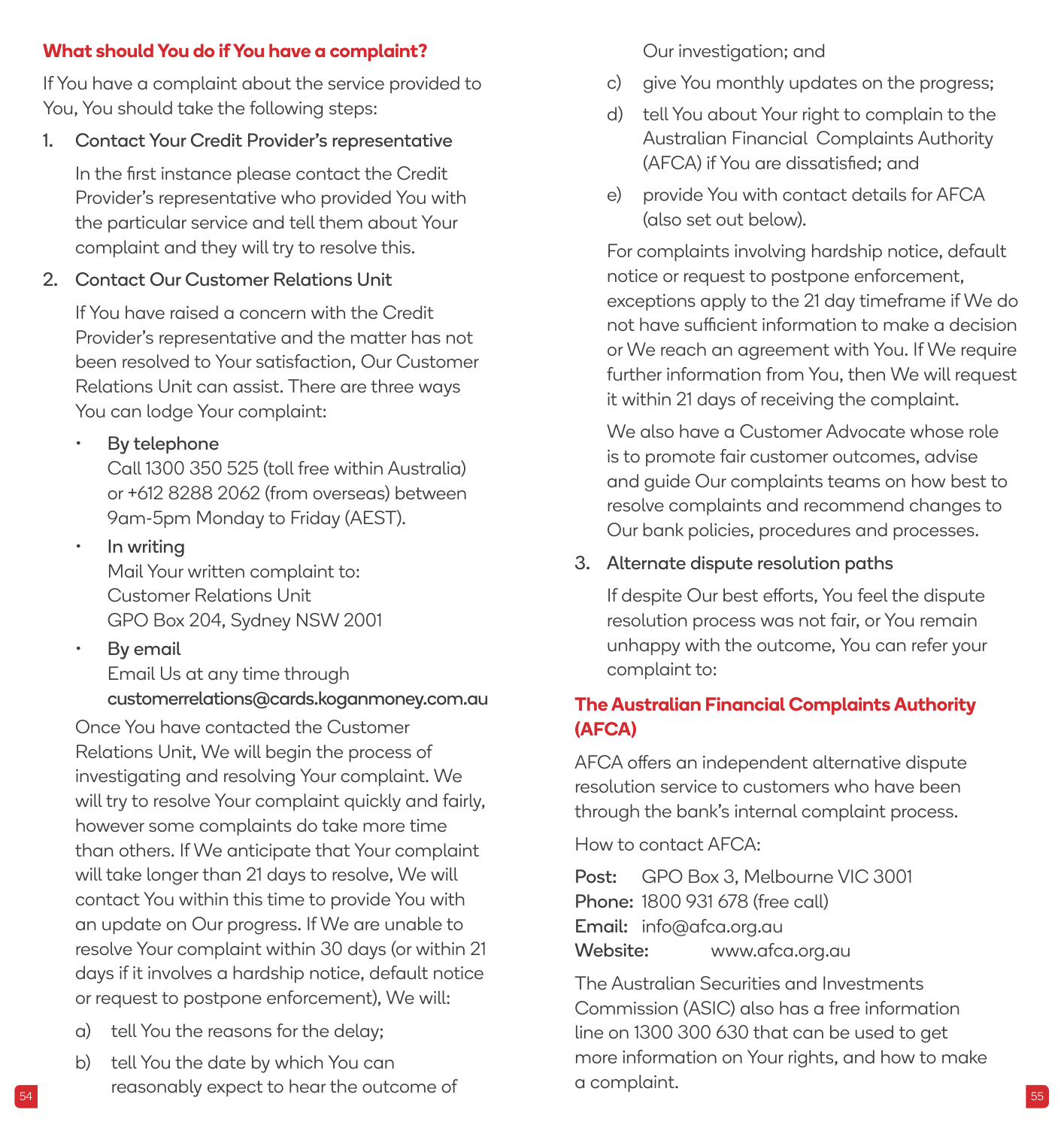# <span id="page-28-0"></span>**PART D: INFORMATION STATEMENT**

This Part applies if Your Account is regulated by consumer credit legislation. It may not all be relevant for accounts that are designated as "Business Accounts".

## **Things You should know about Your proposed credit contract**

This statement tells You about some of the rights and obligations of yourself and Your credit provider. It does not state the terms and conditions of Your contract.

If You have any concerns about Your contract, contact the credit provider and, if You still have concerns, the AFCA scheme, or get legal advice.

## **The Contract**

1. How can I get details of my proposed credit contract?

Your credit provider must give You a precontractual statement containing certain information about Your contract. The pre-contractual statement, and this document, must be given to You before Your contract is entered into.

- 2. How can I get a copy of the final contract? If You want another copy of Your contract, write to Your credit provider and ask for one. Your credit provider may charge You a fee. Your credit provider has to give You a copy:
	- within 14 days of Your written request if the original contract came into existence 1 year or less before Your request; or
	- otherwise within 30 days of Your written request.
- 3. Can I terminate the contract? Yes. You can terminate the contract by writing to the credit provider so long as:
	- You have not obtained any credit under the contract; or

• a Card or other means of obtaining credit given to You by Your credit provider has not been used to acquire goods or services for which credit is to be provided under the contract.

However, You will still have to pay any fees or charges incurred before You terminated the contract.

- 4. Can I pay my credit contract out early? Yes. Pay Your credit provider the amount required to pay out Your credit contract on the day You wish to end Your contract.
- 5. How can I find out the payout figure? You can write to Your credit provider at any time and ask for a statement of the payout figure as at any date You specify. You can also ask for details of how the amount is made up.

Your credit provider must give You the statement within 7 days after You give Your request to the credit provider. You may be charged a fee for the statement.

6. Will I pay less interest if I pay out my contract early?

Yes. The interest You can be charged depends on the actual time money is owing. However, You may have to pay an early termination charge (if Your contract permits Your credit provider to charge one) and other fees.

7. Can my contract be changed by my credit provider?

Yes, but only if Your contract says so.

- 8. Will I be told in advance if my credit provider is going to make a change in the contract? That depends on the type of change. For example:
	- You get at least same day notice for a change to an Annual Percentage Rate. That notice may be a written notice to You or a notice published in a newspaper.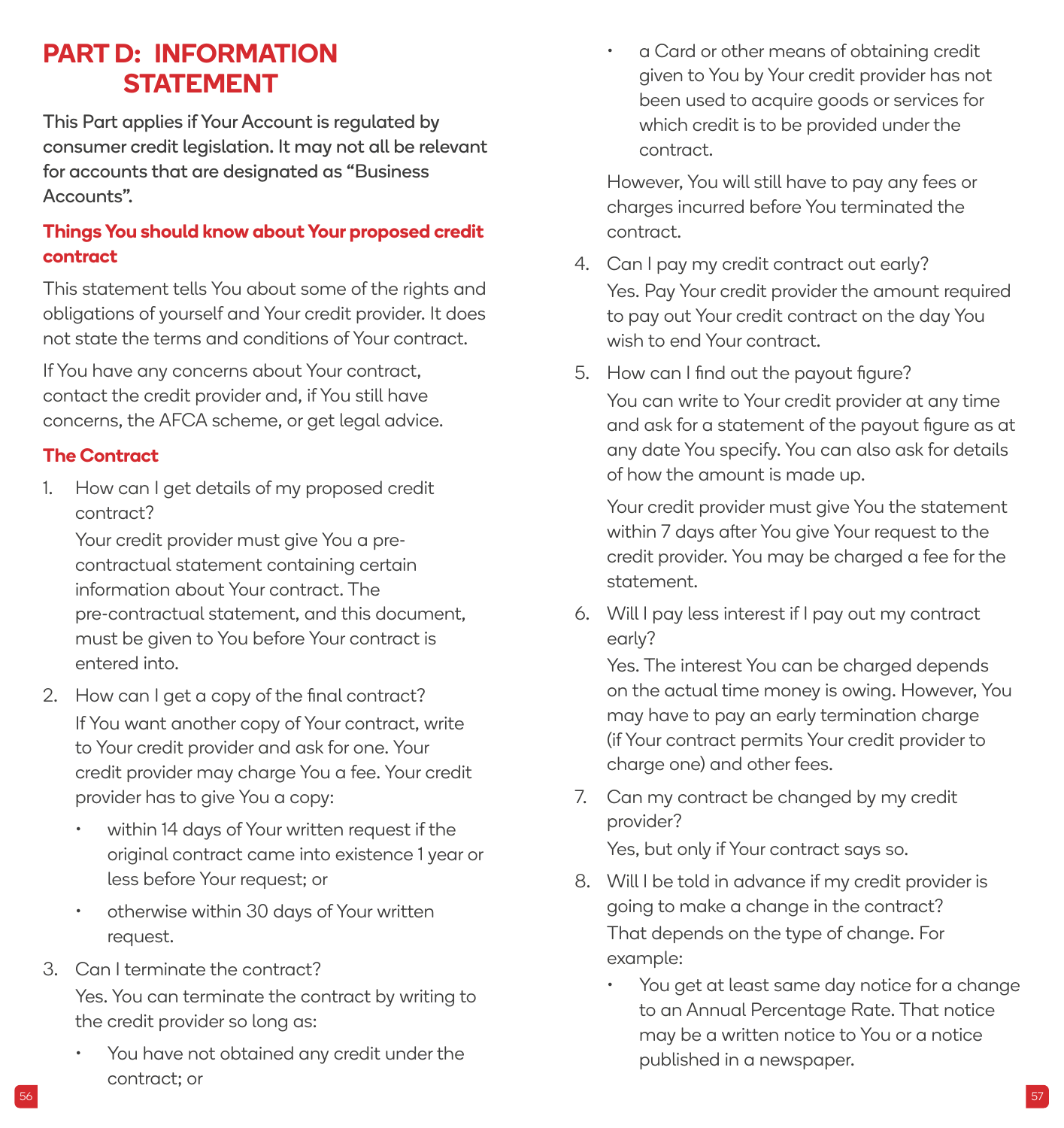- You get 30 days advance written notice for:
	- a change in the way in which interest is calculated; or
	- a change in credit fees and charges; or
	- any other changes by Your credit provider; except where the change reduces what You have to pay or the change happens automatically under the contract.
- 9. Is there anything I can do if I think that my contract is unjust?

Yes. You should first talk to Your credit provider. Discuss the matter and see if You can come to some arrangement.

If that is not successful, You may contact the AFCA scheme. The AFCA scheme is a free service established to provide You with an independent mechanism to resolve specific complaints. The AFCA scheme can be contacted at 1800 931 678 (free call), [info@afca.org.au,](mailto:INFO%40AFCA.ORG.AU?subject=) [www.afca.org.au](http://WWW.AFCA.ORG.AU) and by writing to GPO Box 3, Melbourne VIC 3001.

Alternatively, You can go to court. You may wish to get legal advice, for example from Your community legal centre or Legal Aid.

You can also contact ASIC, the regulator, for information on 1300 300 630 or through ASIC's website at [http://www.asic.gov.au.](http://www.asic.gov.au)

#### **Insurance**

10. Do I have to take out insurance?

Your credit provider can insist You take out or pay the cost of types of insurance specifically allowed by law. These are compulsory third party personal injury insurance, mortgage indemnity insurance or insurance over property covered by any mortgage. Otherwise, You can decide if You want to take out insurance or not. If You take out insurance, the credit provider can not insist that You use any particular insurance company.

11. Will I get details of my insurance cover?

Yes, if You have taken out insurance over mortgaged property or consumer credit insurance and the premium is financed by Your credit provider. In that case the insurer must give You a copy of the policy within 14 days after the insurer has accepted the insurance proposal. Also, if You acquire an interest in any such insurance policy which is taken out by Your credit provider then, within 14 days of that happening, Your credit provider must ensure You have a written notice of the particulars of that insurance.

You can always ask the insurer for details of Your insurance contract. If You ask in writing Your insurer must give You a statement containing all the provisions of the contract.

12. If the insurer does not accept my proposal, will I be told?

Yes, if the insurance was to be financed by the credit contract the Insurer will inform You if the proposal is rejected.

13. In that case, what happens to the premiums? Your credit provider must give You a refund or credit unless the insurance is to be arranged with another insurer.

#### **General**

- 14. What do I do if I cannot make a repayment? Get in touch with Your credit provider immediately. Discuss the matter and see if You can come to some arrangement. You can ask Your credit provider to change Your contract in a number of ways:
	- to extend the term of the contract and either reduce the amount of each payment accordingly or defer payments for a specified period;
	- to extend the term of Your contract and reduce payments;
	- to extend the term of Your contract and delay payments for a set time; or
	- to delay payments for a set time.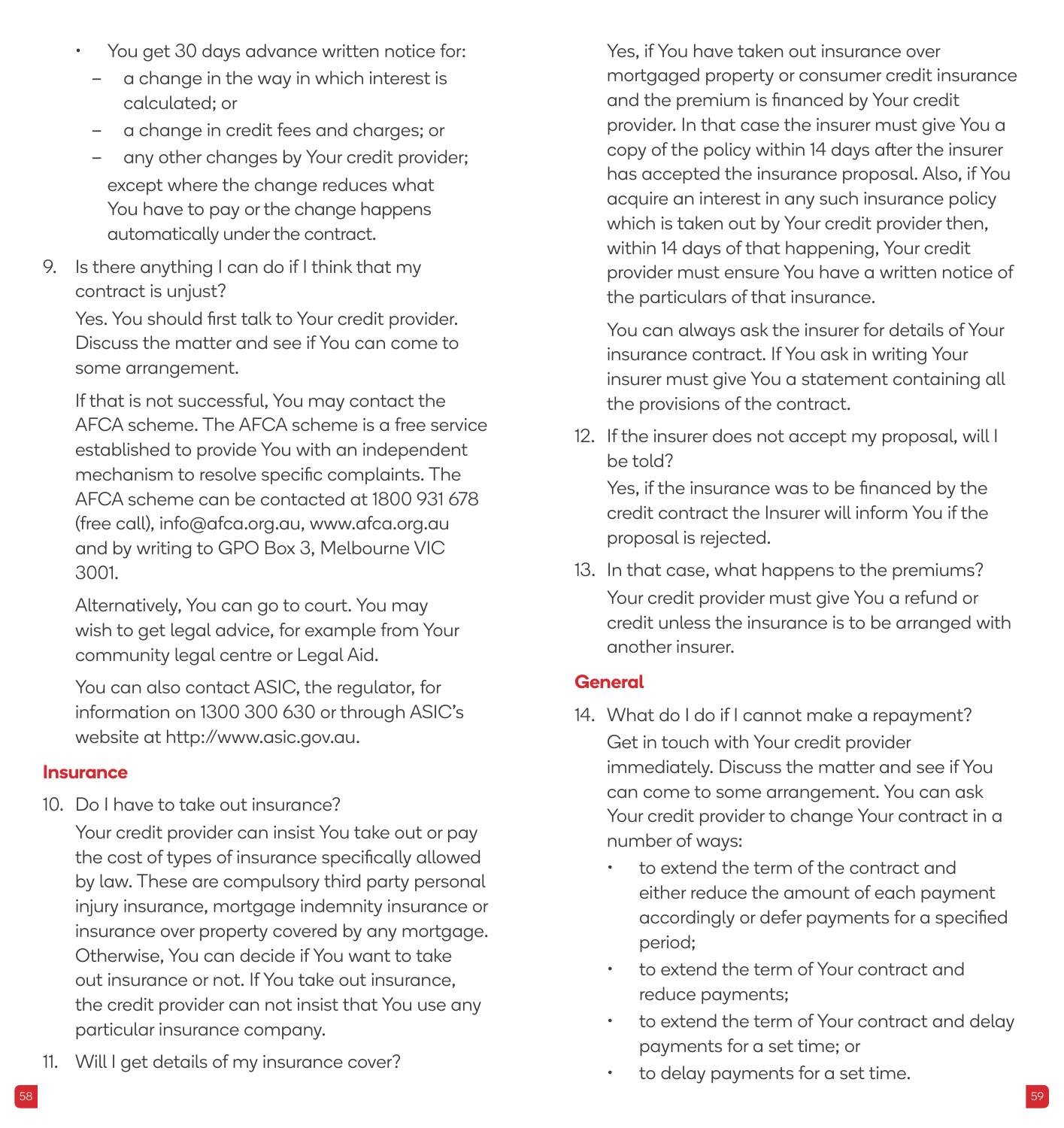15. What if my credit provider and I cannot agree on a suitable arrangement?

If the credit provider refuses Your request to change the repayments, You can ask the credit provider to review this decision if You think it is wrong.

If the credit provider still refuses Your request You can complain to the AFCA scheme. Further details about this scheme are set out below in question 17.

- 16. Can my credit provider take action against me? Yes, if You are in default under Your contract. But the law says that You cannot be unduly harassed or threatened for repayments. If You think You are being unduly harassed or threatened, contact the AFCA scheme or ASIC, or get legal advice.
- 17. Do I have any other rights and obligations? Yes. The law will give You other rights and obligations. You should also READ YOUR CONTRACT carefully.

IF YOU HAVE ANY COMPLAINTS ABOUT YOUR CREDIT CONTRACT, OR WANT MORE INFORMATION, CONTACT YOUR CREDIT PROVIDER. YOU MUST ATTEMPT TO RESOLVE YOUR COMPLAINT WITH YOUR CREDIT PROVIDER BEFORE CONTACTING THE AFCA SCHEME. IF YOU HAVE A COMPLAINT WHICH REMAINS UNRESOLVED AFTER SPEAKING TO YOUR CREDIT PROVIDER YOU CAN CONTACT THE AFCA SCHEME OR GET LEGAL ADVICE. THE AFCA SCHEME IS A FREE SERVICE ESTABLISHED TO PROVIDE YOU WITH AN INDEPENDENT MECHANISM TO RESOLVE SPECIFIC COMPLAINTS. THE AFCA SCHEME CAN BE CONTACTED AT 1800 931 678 (FREE CALL), [INFO@](mailto:INFO%40AFCA.ORG.AU?subject=) [AFCA.ORG.AU](mailto:INFO%40AFCA.ORG.AU?subject=), [WWW.AFCA.ORG.AU](http://WWW.AFCA.ORG.AU) AND BY WRITING TO GPO BOX 3, MELBOURNE VIC 3001. PLEASE KEEP THIS INFORMATION STATEMENT. YOU MAY WANT SOME INFORMATION FROM IT AT A LATER DATE.